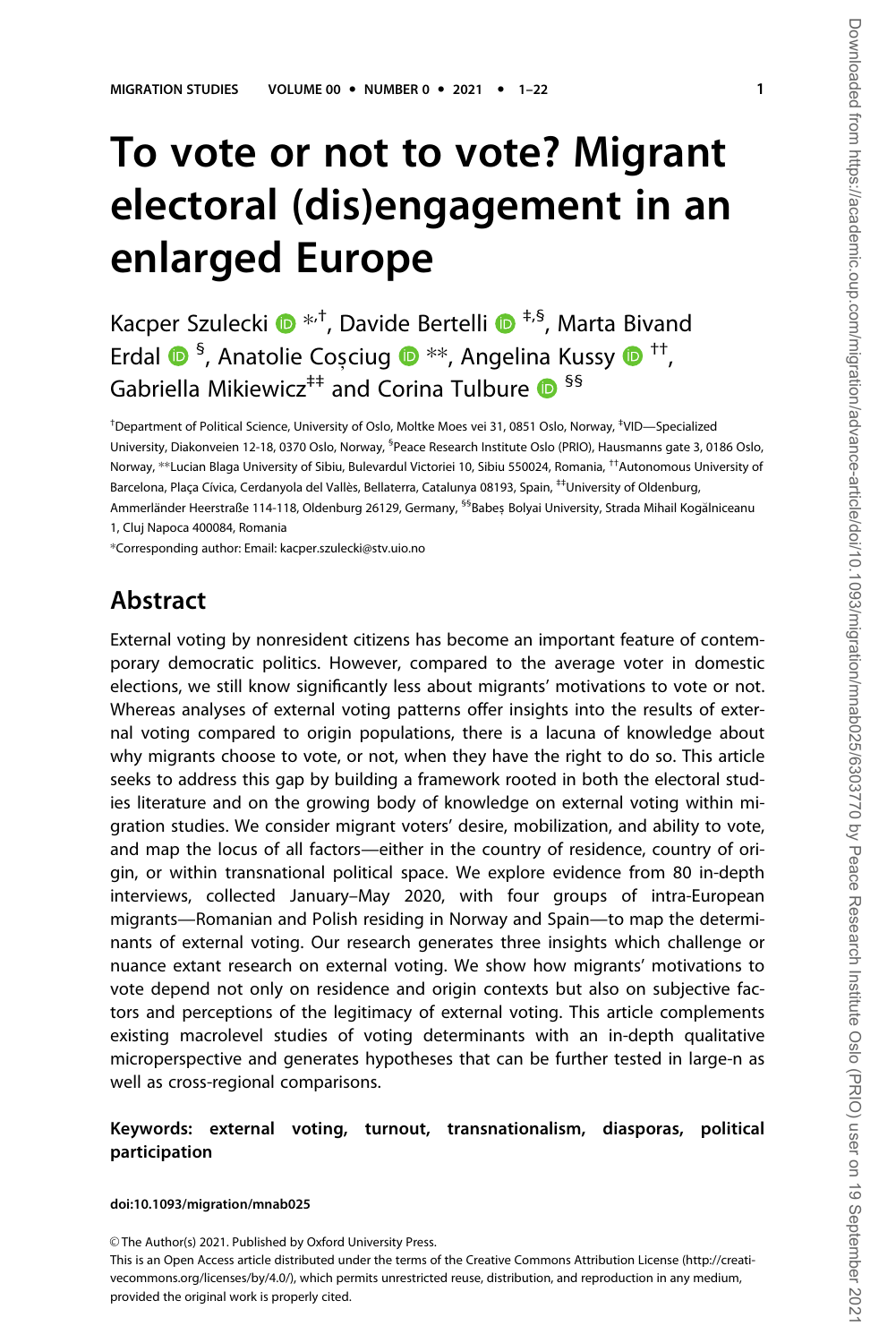#### $2<sup>-1</sup>$ K. SZULECKI ET AL.

### 1. Introduction

The number of states that enfranchise their nonresident citizens in national elections, that is, allow for external voting is rising rapidly [\(Navarro, Morales and Gratschew 2007](#page-20-0)). Although external voting remains a matter of heated debate (Bauböck 2005; López-[Guerra 2005](#page-20-0); [Rubio-Marin 2006](#page-21-0); [Lappin 2016\)](#page-20-0), as of 2020, almost all European countries allow their nationals to cast ballots outside their territories ([European Commission](#page-19-0) [2020\)](#page-19-0). Following the post-Enlargement (2004–7) wave of migration to other European Union (EU) member states, Central and Eastern European countries faced the expansion of existing émigré communities and the emergence of new ones ([Anon 2010](#page-18-0)). In many cases, these are quite populous, and in principle their vote can make a difference in na-tional elections [\(Hutcheson and Arrighi 2015](#page-19-0); Lesińska 2018).

Despite the globally expanding émigré enfranchisement and the clear potential impact of migrant votes on politics in some regions, like within the EU, comparative politics, but also migration studies to an extent, still pay only limited attention to external voting (but see [Collyer 2014;](#page-19-0) [Escobar, Arana and McCann 2015;](#page-19-0) Lafleur and Sánchez-Domínguez [2015;](#page-20-0) [Goldberg and Lanz 2019](#page-19-0)). Most studies of migrant electoral behavior concern the way immigrants vote in the elections of their countries of residence, even though there are still significant barriers to immigrant enfranchisement. The disproportionate attention paid to immigrant voting versus external voting is explained, for example, by data availability and the interest within receiving societies.

In comparison to migrant voting in countries of residence, external voting in country of origin elections receives less attention, and research is dominated by national case studies of either specific countries of origin or countries of residence (Itzigsohn and Villacrés [2008;](#page-19-0) [Boccagni 2011;](#page-18-0) [Lafleur and Chelius 2011;](#page-20-0) [Leal, Lee and McCann 2012;](#page-20-0) [Escobar,](#page-19-0) [Arana and McCann 2015;](#page-19-0) Lafleur and Sánchez-Domínguez 2015; Mencütek 2015; Lesińska 2018; [Goldberg and Lanz 2019](#page-19-0); Mügge et al. 2019; [Finn 2020](#page-19-0); [Sevi et al. 2020](#page-21-0)). Existing comparative research focuses on explaining the emergence and horizontal diffusion of external voting rights, that is—why do sending countries grant expatriates the right to vote in the first place [\(Rhodes and Harutyunyan 2010;](#page-21-0) Lafleur [2011;](#page-20-0) [Collyer 2014;](#page-19-0) [Hartmann 2015](#page-19-0); [Lisi et al. 2015](#page-20-0)). Another issue attracting attention has been the impact of party mobilization and party activity abroad [\(Lazzari 2019](#page-20-0); Burgess and Tyburski [2020;](#page-19-0) [Kernalegenn and van Haute 2020\)](#page-20-0). Meanwhile, analyses of the factors that can account for turnout and results beyond a single country of origin or residence remain scarce ([Chaudhary 2018](#page-19-0); [Ciornei and Østergaard-Nielsen 2020;](#page-19-0) [Pallister 2020](#page-21-0)).

Several studies, like Lafleur and Sánchez-Domínguez (2015), explore the determinants of external voting but knowledge on why migrants vote the way they do is still limited. However, even a passing look at the voting outcomes in different national elections and the number of votes cast abroad reveals an additional puzzle: a grand majority emigré voters do not participate in elections [\(Hutcheson and Arrighi 2015](#page-19-0); [Ciornei and Østergaard-](#page-19-0)[Nielsen 2020](#page-19-0)). This suggests that beyond asking why migrants vote the way they do, we also need to ask the more fundamental question: why they vote, or not, in the first place, and inquire into the determinants of *turnout* in external voting.

To shed light on this, we draw on the classic studies on political participation, which have inquired into fundamental questions regarding domestic elections for decades. What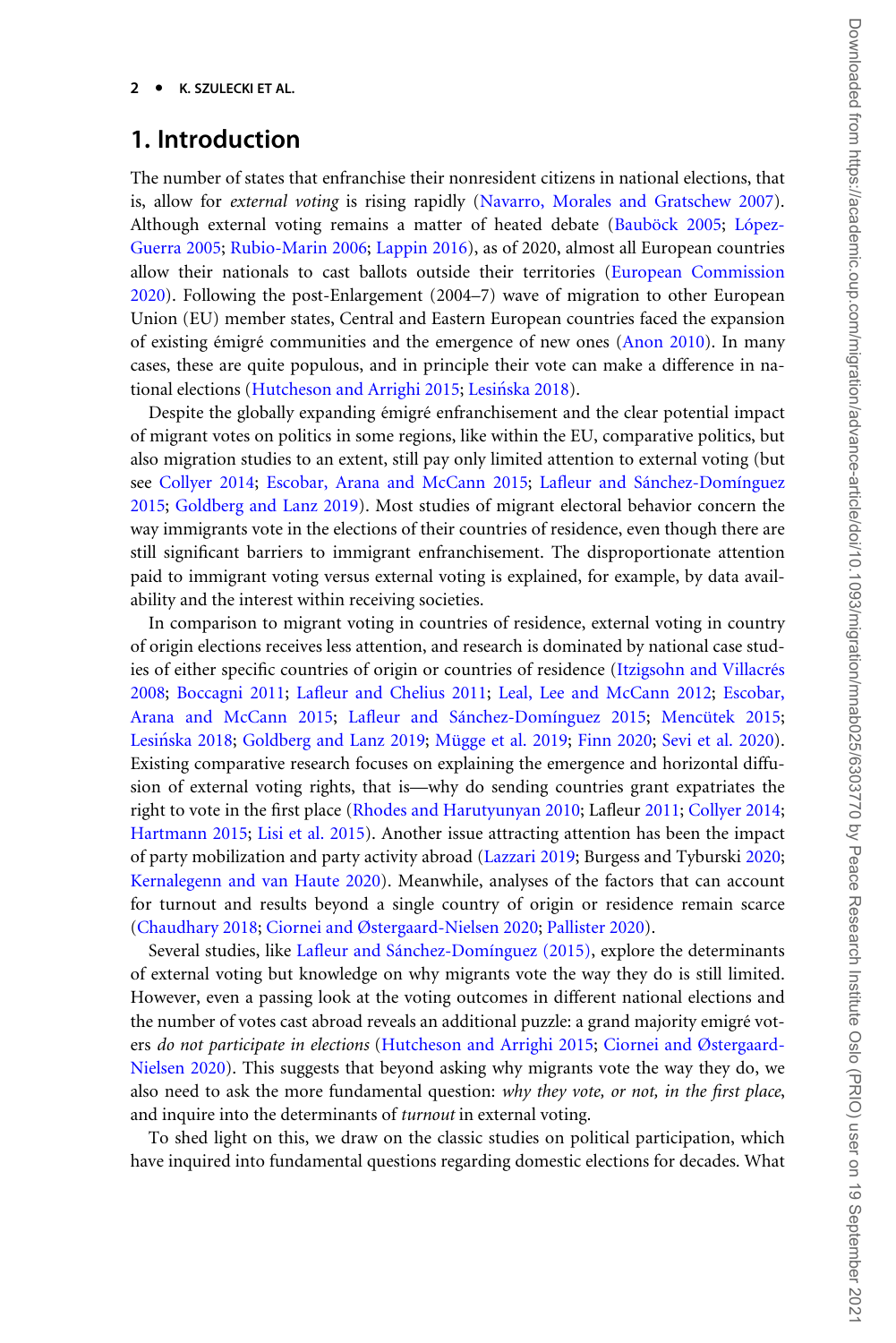we are interested in is, according to [Ferejohn and Fiorina \(1974](#page-19-0): 525—emphasis added) 'the most basic political decision in a democratic system: to vote or not to vote'. Given enfranchisement of nonresident voters, we are interested in three sets of factors. First, do they desire to vote—what are their internal motivations to stay home or make their way to the polling station? Second, are they encouraged to vote—that is, what are the outside elements of mobilization? And finally—can migrants vote?—that is, are there administrative and logistical factors that impact their access to the ballot box? We expand the usual scope of electoral studies by introducing the transnational dimension and discussing the way these factors interact with their locus—country of residence, country of origin, or the transnational positioning of migrant voters between the two.

To explore this, we look at migrant communities from states that impose no limits on passive voting rights for migrants, eligibility is not an issue, and which are among the largest senders of intra-EU migrants in absolute terms—Poland and Romania. We conduct eight semi-structured interviews with members of émigré communities in two countries of residence: Spain and Norway. While our study is exploratory, not strictly comparative, we seek to have variance in the studied sample of voters, particularly between those that never vote, those that vote sporadically, and those that show up for every election.

Our contribution is threefold. First, the factors influencing external voting as a particular political practice which our exploratory research identifies can be used as testable hypotheses in further research using broader, representative surveys of migrant populations. Second, we generate three insights that challenge or nuance extant research on external voting, and third, offer a framework that can be used to inform policy development aimed at increasing external voter turnout. We also contribute to expanding the geographic scope of the research on migrant political engagement and transnational politics, which is dominated by studies of South–North migration ([Lafleur and Chelius 2011;](#page-20-0) [Leal,](#page-20-0) [Lee and McCann 2012](#page-20-0); Palop-García and Pedroza 2017), by exploring intra-European dynamics. Our study complements the robust literature on diasporas engagement in homeland politics, which to date has primarily focused on nonelectoral forms of 'political remittances' ([King and Melvin 2000;](#page-20-0) [Waldinger 2014;](#page-21-0) Koinova [2021](#page-20-0)). Finally, our focus on Central–Eastern European transnational politics is relevant both in the context of post-Communist transitions and the recent populist turn and democratic backsliding in the region [\(Stanley 2017\)](#page-21-0).

## 2. The determinants of transnational political participation: A theoretical framework

### 2.1 Why do people vote (or do not)?

Voting is the most basic act of political participation in democracies. Consequently, the question of electoral participation and turnout—'Why do people vote?'—has been one of the most fundamental ones in comparative politics for over half a century. Despite, or perhaps precisely because of this, there is still no 'accepted canonical model of voter turnout' [\(Myatt 2015](#page-20-0): 1).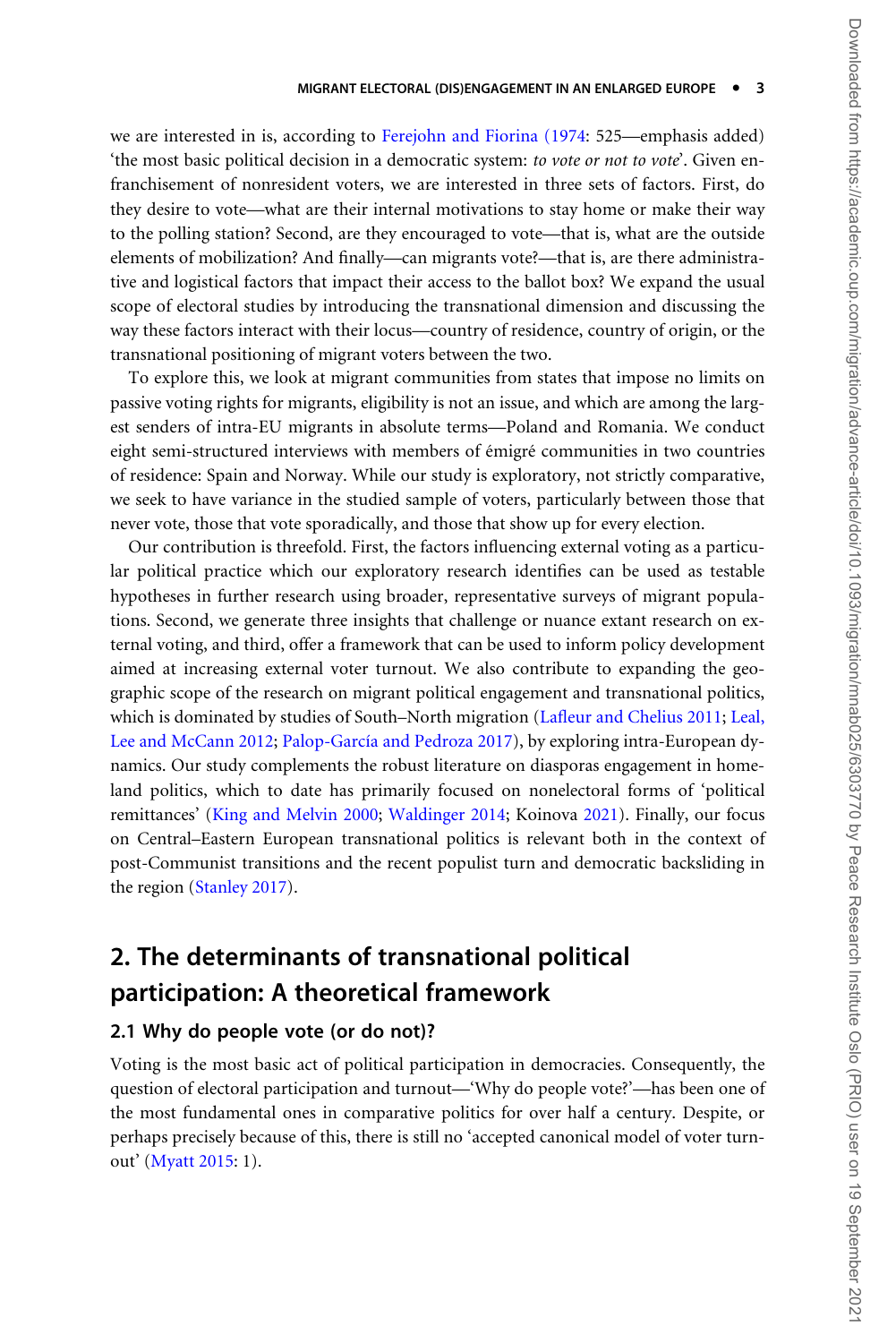#### $\overline{4}$ K. SZULECKI ET AL.

The issue can be approached from two ends—macro and micro. Macrolevel studies are more geared to answering why a certain share of the eligible population votes. Such studies try to identify the contextual factors that correlate with aggregate voter turnout; for example, that trust in democratic institutions or levels of membership in political parties are positively correlated with average turnout across elections [\(Riker and Ordeshook 1968;](#page-21-0) [Silberman and Durden 1975](#page-21-0); Settle and Abrams [1976](#page-21-0)). The macroapproach helps explain variance between different societies and states or between elections, but it does not tell us why some people vote, while others do not.

Microlevel factors can predict individual voters' behavior with a significant degree of certainty. Following a comprehensive and systematic review of voter turnout studies, [Smets and van Ham \(2013\)](#page-21-0) identify a set of independent statistically significant variables predicting voter participation: age and age squared, education, residential mobility, region, media exposure, mobilization (partisan and nonpartisan), vote in previous election, party identification, political interest, and political knowledge.

However, for many years political scientists were also trying to explain the decision to participate. Anthony [Downs \(1957\)](#page-19-0) put forth a canonical rational choice 'economic theory of democracy', explaining voting preferences in terms of utility maximalization. However, his hard rationalist approach only highlighted the apparent 'paradox' of voting: since casting a ballot is costly (takes time and effort), and the impact of each vote negligible, instrumentally rational citizens would not be expected to vote at all—because it is irrational [\(Tullock 1972\)](#page-21-0). And yet they do. Or do not. But why that is the case is beyond parsimonious rational choice models, and Downs himself 'left the decision to vote somewhat up in the air, resorting to extra theoretic factors' ([Ferejohn and Fiorina 1974:](#page-19-0) 525). To account for the supposed 'paradox' at the heart of democratic politics, rationalist scholars introduced other forms of benefit that selfishly motivated voters can achieve, for example, informing others about their political preferences [\(Glazer 1987\)](#page-19-0), proposed 'alternative rationality criteria' around the act of voting [\(Ferejohn and Fiorina 1974\)](#page-19-0), or varying probability considerations [\(Owen and Grofman 1984\)](#page-21-0).

But is the fact that millions of people routinely exercise their basic democratic right really a 'paradox'? Empirical research among actual voters, probing their motivations and preferences, renders a picture which is very detached from the rational choice expectations—and neither irrational nor paradoxical, but instead a matter of civic voluntarism ([Verba et al. 1993;](#page-21-0) [Schlozman, Verba and Brady 1995\)](#page-21-0). It can be approached from a psychological perspective, as a reflection of personal values ([Caprara, Vecchione and](#page-19-0) [Schwartz 2012](#page-19-0)) but also an affirmation of democratic rights, as well as a demonstration and means of creating social pressure [\(Dellavigna et al. 2017](#page-19-0)). Considering the broader question of the (lack of) political participation, Brady, Verba and Scholzman (1995: 217) suggest that people do not actively take part in politics 'because they can't, because they don't want to, or because nobody asked'. Can we think of similar intuitive reasons for not voting?

Drawing on insights from this rich literature we distinguish three sets of factors that account for why people vote (or not): because they want to, because they are mobilized, and because they can (Compare [Brady, Verba and Schlozman 1995](#page-19-0); [Harder and Krosnick](#page-19-0) [2008\)](#page-19-0). The first set of factors brings forward the voters' motivation and desire, reflecting different social, cultural, and psychological factors, which relate to voters' internal 'push'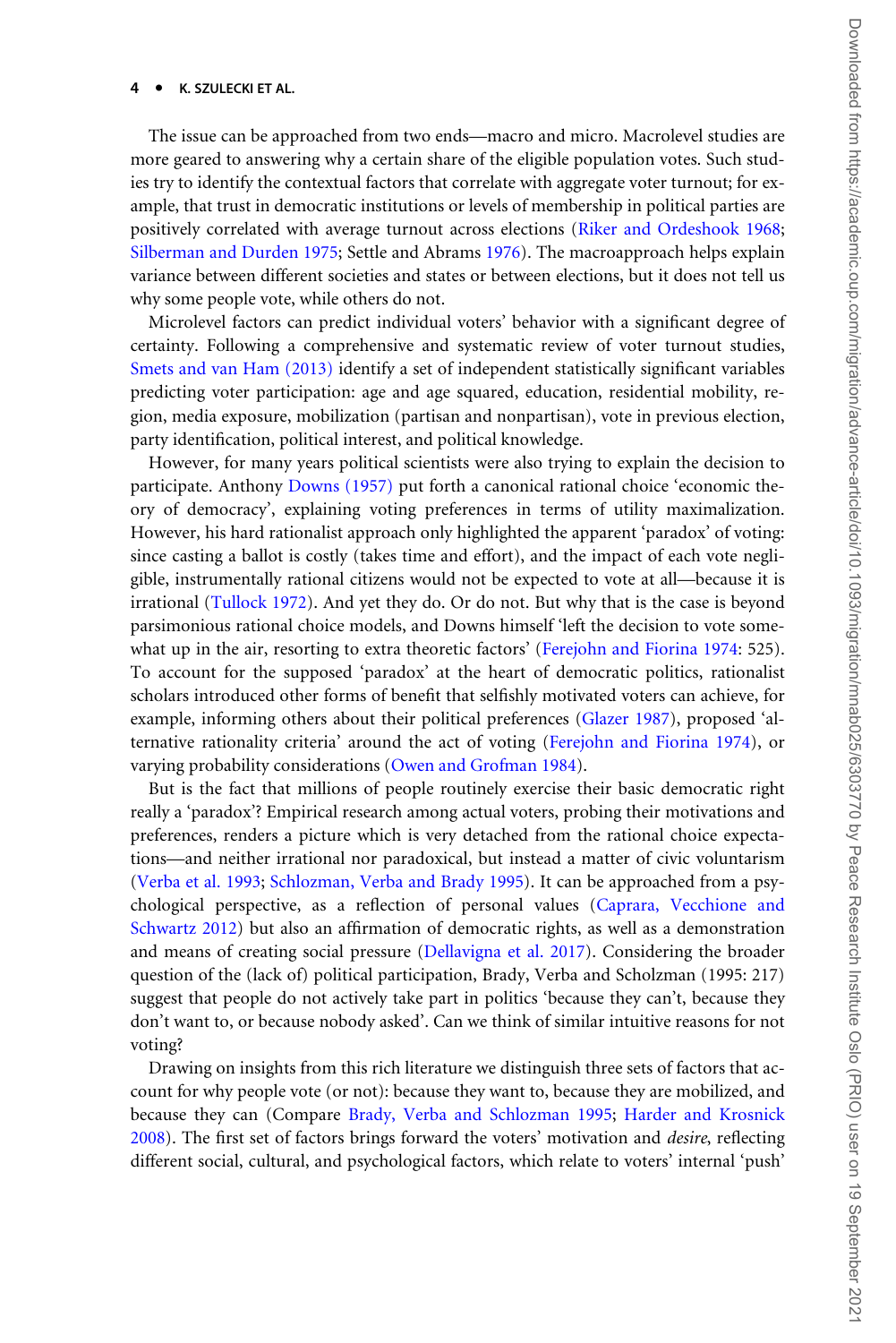to vote. Second, mobilization stands for the 'pull' of the sociopolitical environment and others who try to convince the voter to participate and whether enough information about the importance, need, procedure, and choice available in elections is accessible. Third, the ability to vote—which consists of formal eligibility, implied by enfranchisement, as well as access, meaning the process of registration and technicalities of voting itself.

#### 2.2 Toward a configuration of factors driving external voting

Having established the three dimensions that condition voter turnout in 'regular' elections, we should bear in mind that external voting has additional features, which can in-fluence the decision to vote or not to vote (cf. [Finn 2020](#page-19-0)). [Leal et al. \(2012:](#page-20-0) 540), who have studied the participation of Mexican migrants in external voting, note that the roots of migrants transnational participation include factors familiar to students of domestic elections, 'as well as dynamics uniquely relevant to immigrant communities'. External voters' electoral behavior, according to Lafleur and Sánchez-Domínguez (2015), can be partly explained by the traditional models of electoral studies—the ideal typical 'social voter', 'ideological voter', and 'interest-driven voter'—but there are also uniquely transnational voters.

Emigrants voting in country-of-origin elections can be influenced by domestic country of origin factors, much like voters 'at home', but in different ways and to a different extent. [Waldinger, Soehl and Lim \(2012\)](#page-21-0) explore the way in which both political attitudes brought from the premigration context and the new transnational positionality in which migrants find themselves shape their political behavior. Meanwhile, their decisions and preferences are also shaped by the context of the country of residence [\(Goldberg and Lanz](#page-19-0) [2019\)](#page-19-0). Last but not the least, they can be influenced by their 'in-between' positionality, that is, the very fact that they are migrants which impacts their sociopolitical status both in the country of residence and of origin, can create a unique political agenda for which external voting is an opportunity of expression (cf. [Waldinger 2014;](#page-21-0) [Erdal 2020](#page-19-0)) and can be influenced by diaspora entrepreneurs ([Koinova 2021](#page-20-0)). Hence, [Escobar, Arana and](#page-19-0) [McCann \(2015\)](#page-19-0) emphasize the importance of the 'context of settlement' as well as the 'context of exit', and analyzing the voting behavior of Colombians in the USA and Europe list motivational, institutional, and migratory factors. Similarly, scholars researching the Turkish diaspora note that participation expresses the links with the origin country, but is contingent on settlement contexts [\(Sevi et al. 2020](#page-21-0)), and that external voting turnout can be partly explained with the symbolic dimension of citizenship and the desire to participate directly in homeland politics (Mencütek 2015).

Building on a combination of the broad and rich literature in electoral studies, which provides a set of determinants of voter participation that can be seen as 'universal', and combining it with the growing body of research on external voting in migration studies, which emphasizes voters' 'positionality' and settlement/origin/transnational entangle-ments, we propose the following framework [\(Table 1\)](#page-5-0), which offers a systematic configuration of factors driving external voting. The three rows display different sets of factors influencing voters' decisions to partake in elections, while the three columns help identify where specific factors are 'nested'—here/there, or in-between.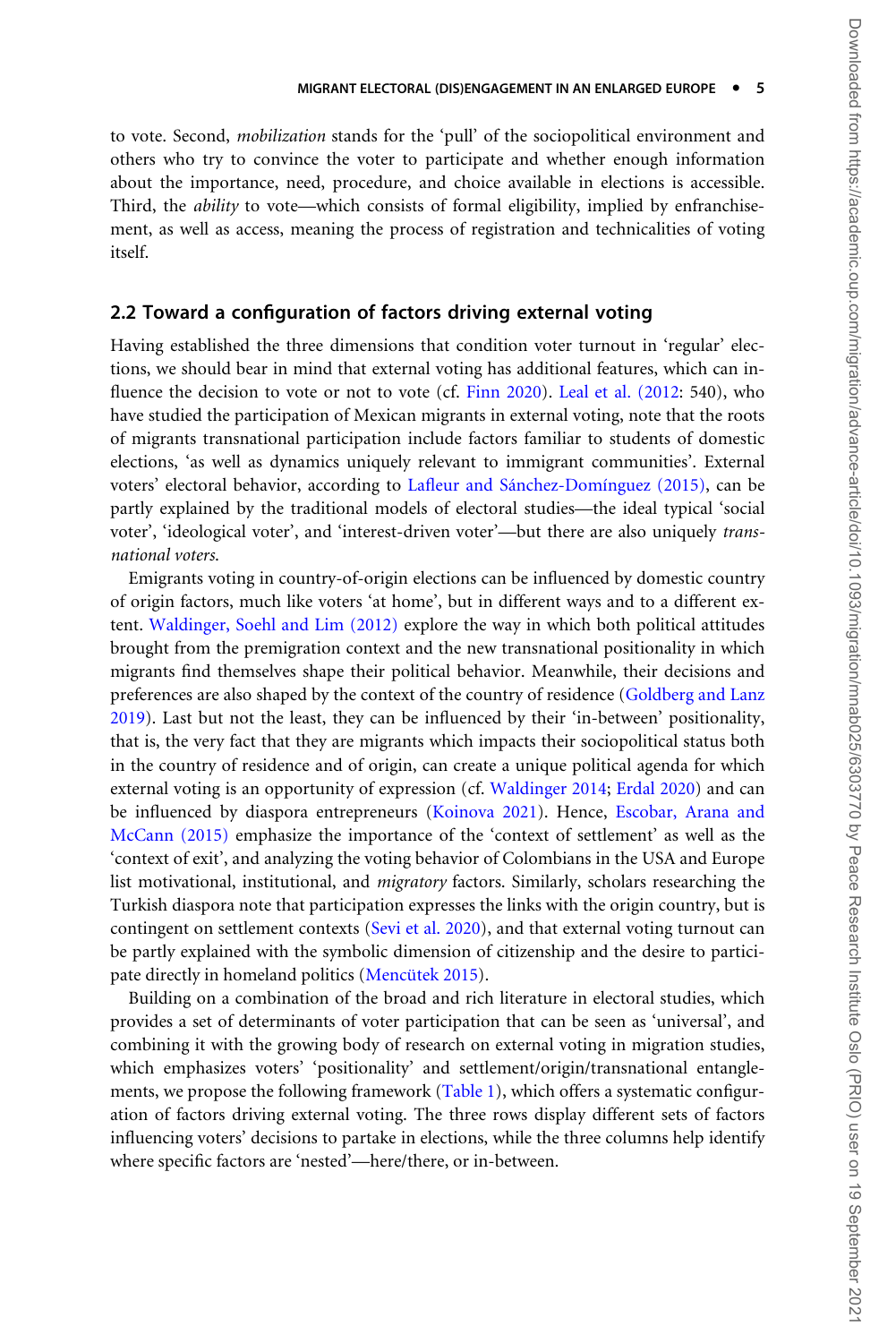| Determinants of voter participation     | Locus             |                                 |         |
|-----------------------------------------|-------------------|---------------------------------|---------|
| Desire to vote                          | Country of        | Country of origin Transnational |         |
| Mobilization to vote<br>Ability to vote | residence factors | factors                         | factors |

<span id="page-5-0"></span>Table 1. Factors driving external voting—Theoretical framework (own elaboration)

### 3. Methods and data

Our study focuses on the EU and the European Economic Area (EEA), where the nearly universal emigrant enfranchisement allows us to explore individual-level determinants of voting, not obscured by legal inability to participate. We selected Polish and Romanian migrant communities due to their size and the scale of migration (over 2 and 3 million emigrants, respectively). These two groups are very diverse in terms of demographics and specific motivations for migrating, and importantly for our purpose, the perceived importance of external voting in these two countries is high, as they both have a legacy of émigré political involvement [\(Burean and Popp 2015](#page-19-0); Lesińska 2019). However, as [Supplementary Appendix](https://academic.oup.com/migration/article-lookup/doi/10.1093/migration/mnab025#supplementary-data) 3 shows, the actual impact of the diaspora vote varies between countries and elections. Furthermore, both Poles and Romanians are among 5 largest migrant groups in at least 10 Western European countries, although they show regional variation, with Romanians' greater presence in Southern European states, and the Poles' stronger representation in Northern Europe.

Pairing Spain and Norway was motivated by the variation in electoral results in the last parliamentary elections occurring before the research was designed (see [Supplementary](https://academic.oup.com/migration/article-lookup/doi/10.1093/migration/mnab025#supplementary-data) [Appendix](https://academic.oup.com/migration/article-lookup/doi/10.1093/migration/mnab025#supplementary-data) 3). In the watershed Polish elections of 2015, Poles in Norway displayed an even stronger support for populist and far-right parties than did voters 'at home', while emigrants in Spain voted for left and liberal forces. Meanwhile, in 2016 Romanians in Spain supported the conservative PNL, while those in Norway favored the liberal Save Romania Union (USR) party. Spain and Norway display a symmetrical pattern, with Romanians as the largest migrant group (over 600,000) and Poles in seventh place (ca. 100,000) in Spain, and a reverse situation in Norway, where the Polish diaspora of ca. 100,000 is the largest and the ca. 15,000 Romanians are seventh. Although Norway is not an EU member state, the fact that it is part of the EEA and the Schengen Zone is meant that the country was the destination of the largest influx of postaccession migration from Central and Eastern Europe in the Nordic region, and migrants enjoy the same external voting rights as they do in any other European country of residence.

Within the countries of residence, we focused on two cities and their metropolitan regions—Barcelona and Oslo. Both are large centers of immigration and both are 'global cities', which see a varied influx of migrants of all ages, classes, and professions. These residence settings vary in many ways; however, our study was not designed to explicitly compare two migrant nationalities or cities of settlement but is exploratory and instead seeks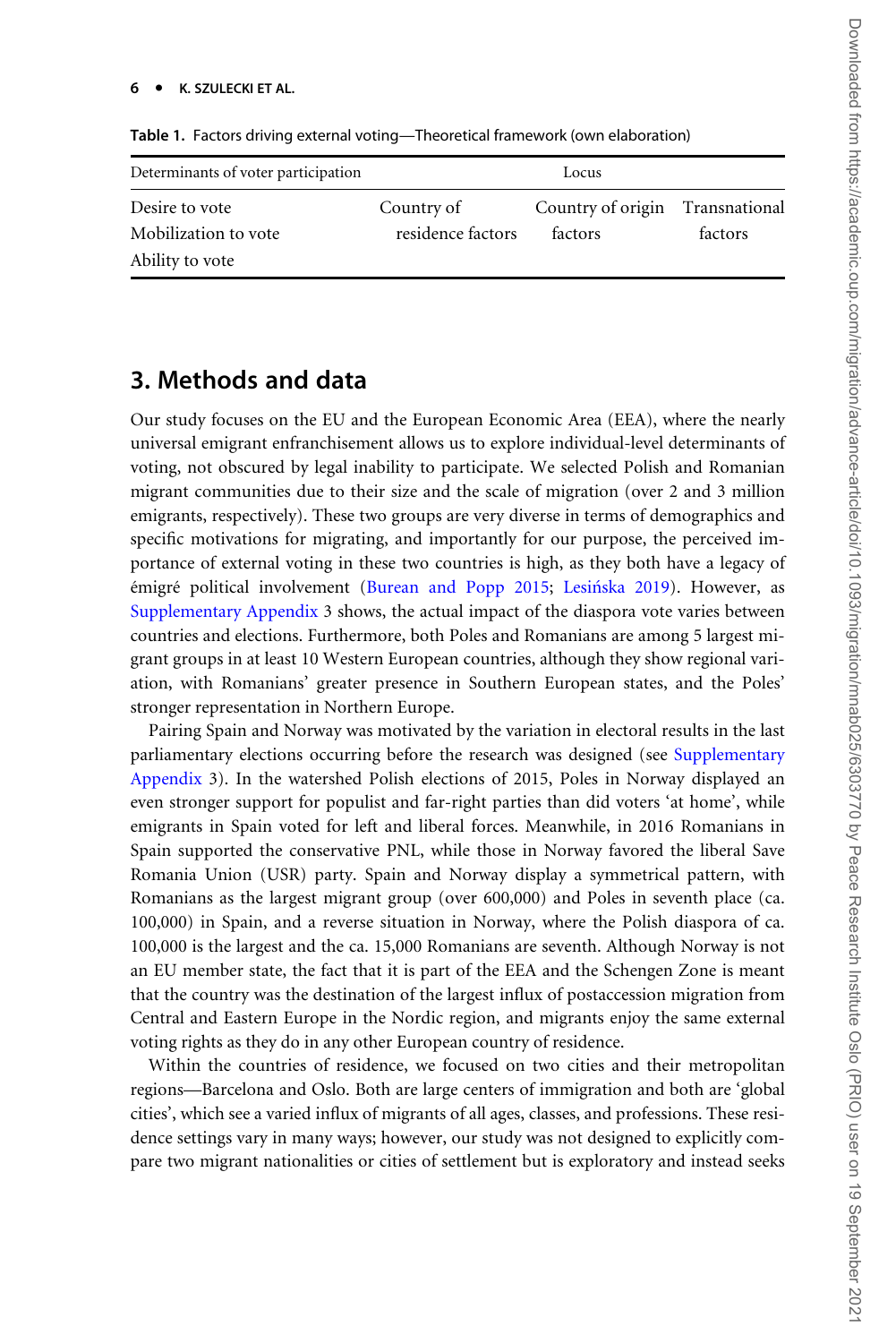to maintain important variance in the reported voting behavior among interviewed migrants.

To investigate individual migrants' desire, mobilization, and ability to vote in countryof-origin elections, we followed a qualitative approach, based on in-depth semi-structured interviews. The interview guide was designed to cover different aspects of individuals migration stories, foregrounding themes related to political participation and broader political and socioeconomic perspectives on both contexts of origin and residence (see [Supplementary Appendix](https://academic.oup.com/migration/article-lookup/doi/10.1093/migration/mnab025#supplementary-data) 1). We also collected systematic background information about all participants, including basic demographic data, educational and professional trajectories, and history of civic and political engagement. The most recent elections at the time of interviews: parliamentary elections in Poland in October 2019 and the Romanian presidential elections in November 2019 were the initial reference point.

Our team comprised seven researchers, with a diverse background in the social sciences, from anthropology, through human geography and migration studies to political science, with necessary language proficiency in Polish and Romanian, including some researchers residing in both Barcelona and Oslo. The interview guide was developed and tested jointly by the team, while the interviews were conducted by four researchers, and the entire team convened twice during the interviewing process. Interviews were conducted primarily in person between January and April 2020; however, the COVID-19 pandemic and the resulting lockdown necessitated the use of telematic means (e.g. Skype, telephone) for some interviews. The interviewees were recruited using a diverse set of entry-points, including the researchers' extended networks, social media, migrant associations, and religious institutions catering to migrants, as well as a limited employment of snowballing from one interviewee to another. All interviews were conducted respectively in Polish and Romanian and lasted, on average, 1 h, though some were briefer and a few longer. They were subsequently translated and transcribed in English. The entire dataset was coded using a joint codebook, with 8 main topics and 72 themes, developed to make the most of the exploratory potential, using NVivo software for qualitative analysis. The software allowed us to explore specific themes and keywords across the 80 interviews.

The data set comprises 80 semi-structured in-depth interviews with migrants living in Oslo and in Barcelona, originating from Poland and Romania (see [Supplementary](https://academic.oup.com/migration/article-lookup/doi/10.1093/migration/mnab025#supplementary-data) [Appendix](https://academic.oup.com/migration/article-lookup/doi/10.1093/migration/mnab025#supplementary-data) 2). We interviewed roughly equal numbers of women and men from each origin context in each city. Only a small minority of our interviewees were dual citizens (of their countries of origin and residence), while virtually all held only country of origin citizenship. Most of our interviewees were part of the postaccession migration from Poland and Romania: about a third had lived in Oslo and Barcelona for less than five years at the time of interview, while a third had lived abroad for more than 11 years.

### 4. Analysis

The basic prerequisite to even consider voting in national elections is eligibility, founded in enfranchisement and citizenship. However, having the right to vote does not necessarily equate in actual voting behavior. Therefore, we start by investigating the question of migrants' desire to vote. We subsequently move on to examining in the *mobilization* to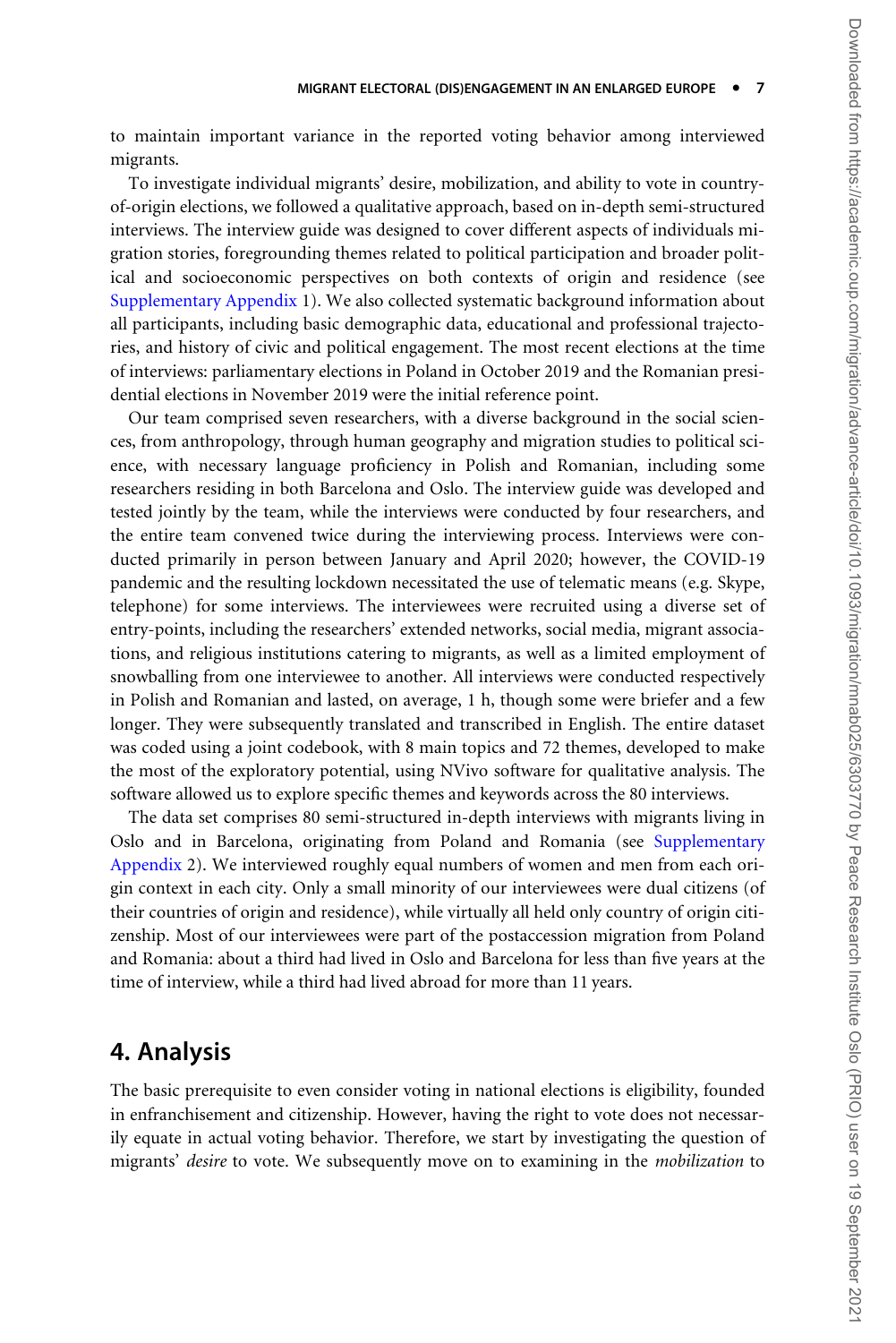vote. We then turn to the ability to vote, which in our analysis focuses on access, the practical dimension translating eligibility into the actual prospect for migrants to vote from abroad. Combined, these three dimensions—desire, mobilization, and ability to vote—as we show, help explain the low turnout among migrants with the right to vote from abroad.

#### 4.1 Desire to vote

A key reason for not voting is, unsurprisingly, a lack of interest in politics, which is true for migrants and nonmigrants alike.

I'm not interested in politics. Here, in Spain, still, I listen to something, I read something, but when it comes to Polish politics... I don't even know, is Duda still the president?

(Weronika, Pol/Barcelona, female, 38 years)

For some respondents, it was not so much a lack of interest in politics but rather of homeland matters which are 'pushed down somewhere to a lower priority' (Michał, Pol/ Barcelona, male, 34), even among those who emigrated fairly recently. However, not voting externally does not necessarily go hand in hand with disinterest. Szymon, who emigrated 10 years earlier, reported voting in local elections in Oslo, and in national elections in Poland before migrating, but emphasized that even following politics 'back home' is not enough of a reason to vote externally: 'I am interested in it like I'm interested in a football match [...] But I can't influence this game. I'm not there. I don't lose the game' (Pol/Oslo, male, 45).

The above quote points to a critical factor influencing migrant's desire to vote: considerations of transnational positionality, in relation to democratic processes within nationstates. Rationalist theories of voter behavior emphasize the cost-benefit calculation between the effort needed to participate versus expected returns—either in the form of perceived influence on the political landscape or demonstrating one's partisan stance. Many of our interviewees, however, questioned the legitimacy of their own voting rights in the country of origin—resulting in not voting. We find that convictions about two clashing notions of citizenship—based on residence or on felt national identity—affect the desire to vote. Przemek, who emigrated in 2008, expressed the residence-based view categorically:

I think that people that don't live in their country anymore should not have voting rights. [...] It's sick that a person that doesn't live there should decide who becomes the president. The people that live there will have to put up with this. [...] Poles that live abroad should have no voting right in any elections.

(Przemek, Pol/Barcelona, male, 42)

Similar opinions were present among Romanian migrants, and contrary to common sense expectations, these reservations were not voiced by long-term migrants only:

I would take away the right to vote of any person who changes their residence [...] Why should we dictate the destiny of a country that we do not live in? [asked to recent migrant]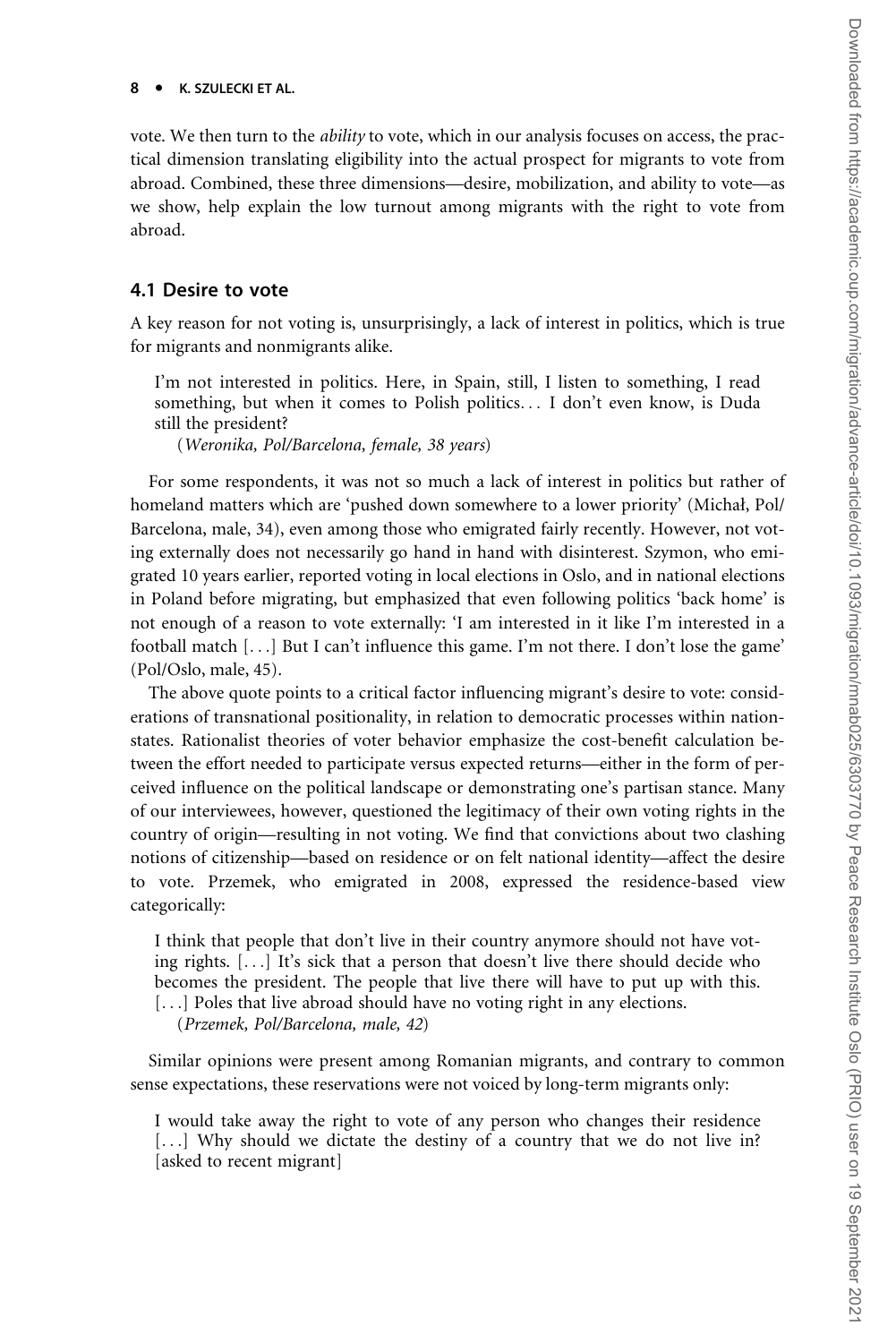(Sorina, Rom/Oslo, female, 40)

This argument has a strong moral underpinning and expresses a logic of appropriateness that seems incompatible with purely rationalist accounts. Questioning migrants right 'to decide for those people that live in Poland' (Kasia, Pol/Barcelona, female, 34, emigrated four years ago) or Romania was both a justification for interviewees who did not vote themselves, as well an explanation of the behavior of the nonvoting majority by those interviewees who did vote.

Some of those who voted from abroad accepted the general premise of residence-based voting rights, but still nuanced this. Lack of voting rights in national elections in the country of residence was sometimes cited as a reason to partake in external voting:

Since I left Romania, I have voted in 80% of the elections in Romania. I have always tried to vote, it seems to me that my vote is important because I might go back there, my mother is there [...] But at the same time [...] during the Spanish elections I ask myself why can't I vote in both places. Or choose where I will vote.

(Laura, Rom/Barcelona, female, 43, emigrated 19 years ago)

Kasia, who moved to Spain in 2016 suggested that:

The fact that we are not there should not authorise us to have an impact on what happens in our country. On the other hand, we never know what the future holds, and we can return to our country anytime and we'd want to return to a county we like.

(Kasia, Pol/Barcelona, female, 34)

This highlights the open-ended character of migration, especially in the context of intra-EU mobility, which undermines the idea of a clear distinction between residents and nonresidents and where the elusive nature of residency contributes to complicating (formal) citizenship. Ion explained:

morally speaking [...] it is ok to vote if you are thinking of going back to your country or if you still have a family back there and you are thinking about their well-being. If you are completely separated from that society, then I don't understand why you want to keep influencing their lives.

(Ion, Rom/Oslo, male, 33)

Similarly, a mother of two teenagers, Zuzanna, living in Norway since 2013 explains: 'I vote [...] because I could eventually return, or if my children want to go back to a country which is being governed sensibly' (Pol/Oslo, female, 43). In sum, it is not merely the roots in the past or bonds in the present, but also future plans that impact the desire to vote.

Those who vote defend their right to do so, often passionately, on the grounds of citizenship and national identity, at times making references to the nation as an imagined community, which is expressed among other things through electoral participation, as Kamil and Maria explain: 'We still are Poles and we have the right to decide about what happens in the country. [...] The fact that we live abroad won't change that' (Kamil, Pol/ Barcelona, male, 35). 'As long as nationality keeps conditioning our life. I'm a Romanian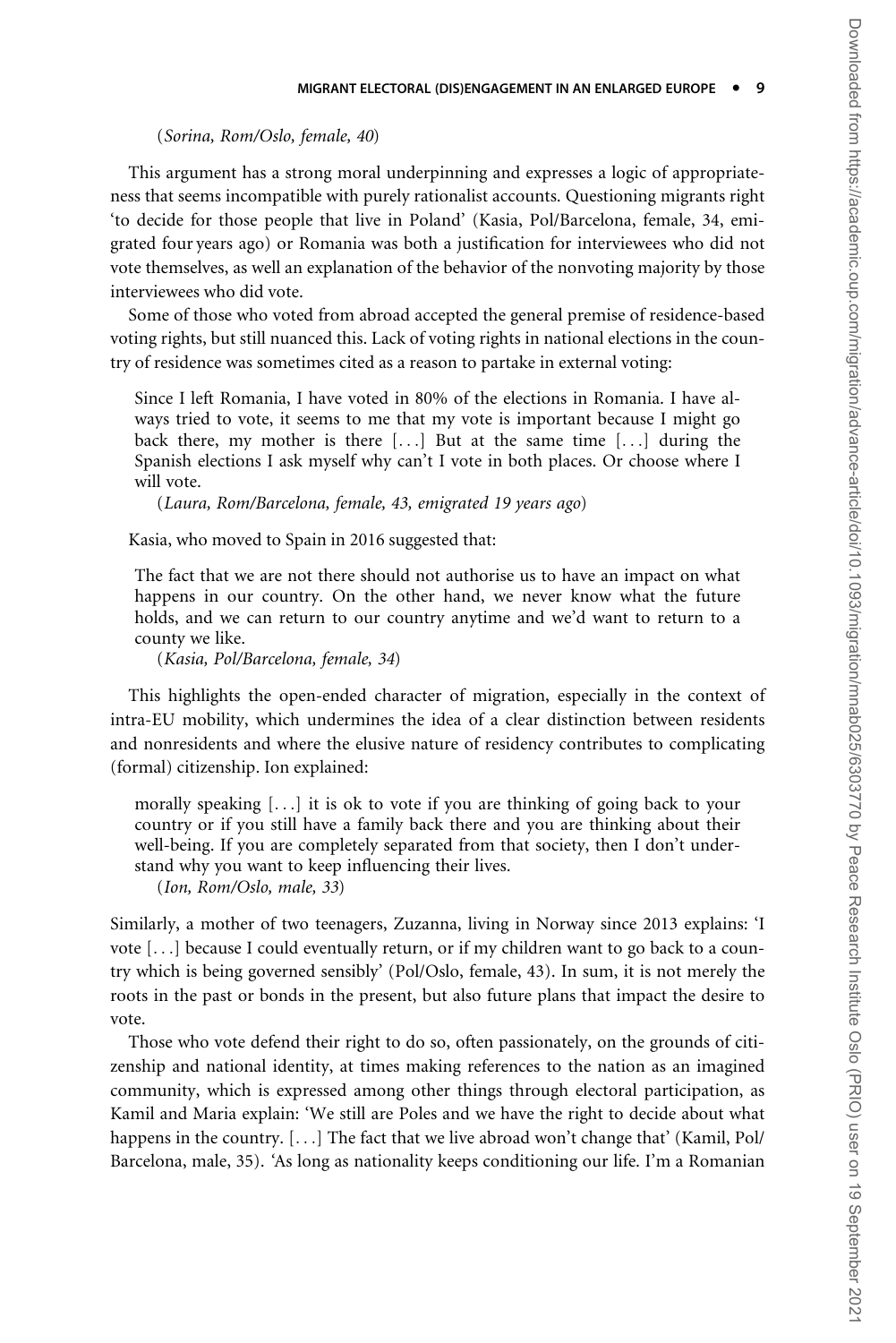citizen and this has consequences [...] From my point of view, both political lives affect me' (Maria, Rom/Barcelona, female, 40).

For some of those who participate in external voting, this is an affirmation of democracy and civic rights. Ula, who had lived in Spain for over five years recounts:

I have voted in every election since I moved here [...] It is like a reflex to me, I have voted every time since I turned eighteen so this is something natural. (Ula, Pol/Barcelona, female, 29)

Similarly, Elena points to the value of a 'civic upbringing':

Ever since I was able to vote, I always voted [...] My parents were very careful about teaching me this responsibility. I am not very involved politically speaking but this is the least I can do. It is our responsibility to vote. Others are fighting to have this right.

(Elena, Rom/Oslo, female, 35)

Meanwhile Daniela casts voting not merely as a privilege, but as a duty and a matter of responsibility:

As long as it is our right to go in the street and complain [...] then I should also have my part of the responsibility. If we talk about politics from the comfort of our couch then yes, it is acceptable not to vote. But if we want to go to the streets and protest then the vote should be mandatory. I personally always did everything I could to go and vote.

(Daniela, Rom/Oslo, female, 40)

The notion of democratic responsibility links to another factor influencing the desire to vote: the urge to affect political realities in the country of origin. Karolina, who traveled some 100 km to vote in the last election explains: 'I voted to stop the [ruling populist party] from winning' (Pol/Barcelona, female, 46). Although some of the interviewees reported disillusionment with the impact of voting, many among those that vote regularly emphasized that they perceive this act to *change* their homeland for the better, to remit the experiences of life in more established democracies back home, and in terms of elections—to help those left behind by choosing candidates and parties the migrants perceive as better.

#### 4.2 Mobilization to vote

The decision to vote can be influenced by the environment in which a person lives. Voter mobilization can be direct or indirect, focused on the turnout or on rallying a partisan electorate. For emigrants, direct mobilization implies targeted campaigns focused on diasporas. But mobilization can just as well be more horizontal, voter-to-voter, not merely top-down vertical, between political institutions and emigrants.

Both the Romanian and the Polish state have recently launched campaigns focusing on émigré voter turnout, sometimes as part of broader identity-building actions among diasporas, as Monica describes: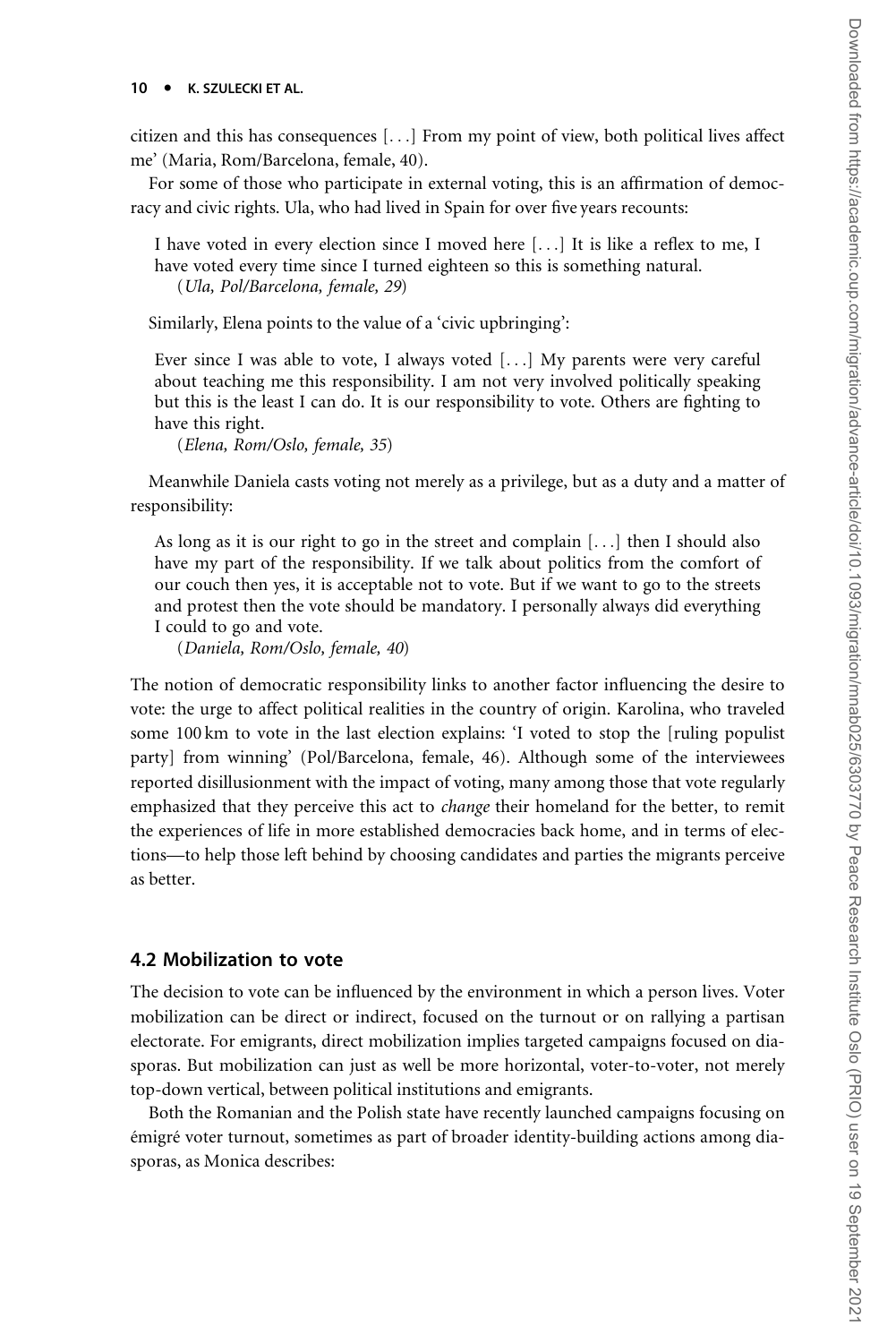The Romanian state plays on the nostalgia for home [...] It's a narrative that looks good, the mobilization, but there is no truth, no real motivation behind it. (Monica, Rom/Barcelona, female, 47)

The chairman of the Polish Senate oversaw the launching of a similar campaign, entitled 'We are 60 million' [\(TVP Info 2019\)](#page-21-0), but the electoral mobilization around this campaign was generally perceived to be weak and unnoticeable. 'I vote because it's my civic duty, but I don't remember any campaign'—Patryk (Pol/Barcelona, male, 23) claimed. Paulina seconded 'Very weak appeals... they didn't reach me a lot. Rather the appeal of other Poles who live here than the ones of the government' and interpreted this governmental action as partisan campaigning: 'But maybe I'm not a group they were targeting cause I'm not their voter, from their point of view, that appeal shouldn't have reached me' (Pol/Oslo, female, 29). Another Polish migrant in Norway reflected a common reaction among our interviewees:

The government does something in that direction? I didn't notice that. I think they do not like that [...] the majority of people would vote against the government. So, they'd rather they didn't vote. [...] We mobilized ourselves. (Julia, Pol/Oslo, female, 29)

This is linked to a broader reticence toward official institutions in the country of origin, which was noticeable among many interviewees, most clearly expressed by an academic with a long migration track record:

I was part of the League of Romanian Students Abroad [trying] to bring students together and I thought that was really nice until I bumped into the servants of the Romanian government, their ambassador to be exact, and when I heard his speech, I didn't like it one bit.

(Mihaela, Rom/Oslo, female, 30)

Among Romanian migrants, mobilization activities of homeland political parties were also visible and underlined. As underscored by Marius: 'new parties [try to] increase the political weight of the diaspora by recruiting people from the diaspora', to the extent that for one of the recently established parties, USR, 'the diaspora branch was the largest in the party'. In Marius' eyes, for political parties:

the diaspora is a large reservoir of votes that they want to tap, and not necessarily because of interests related to what these people want, but rather that here are millions of votes that matter, which often make the difference in Romania (Marius, Rom/Barcelona, male, 42)

In the 2019 elections, the Polish opposition parties also saw migrants as a potentially important constituency, seeking to 'mobilize the Polish community abroad to vote, but especially not in favor of the current ruling party' according to Dawid (Pol/Barcelona, male, 38). However, the main mobilization campaign, supported by the opposition but framed in nonpartizan terms (i.e. 'go vote'), was not adjusted to the migrant communities—they were only reached through (social)media and debates in the country of origin.

The sense of being treated instrumentally, or purposefully left out, very quickly made interviewees shift to noticing that rather than an object of political mobilization, their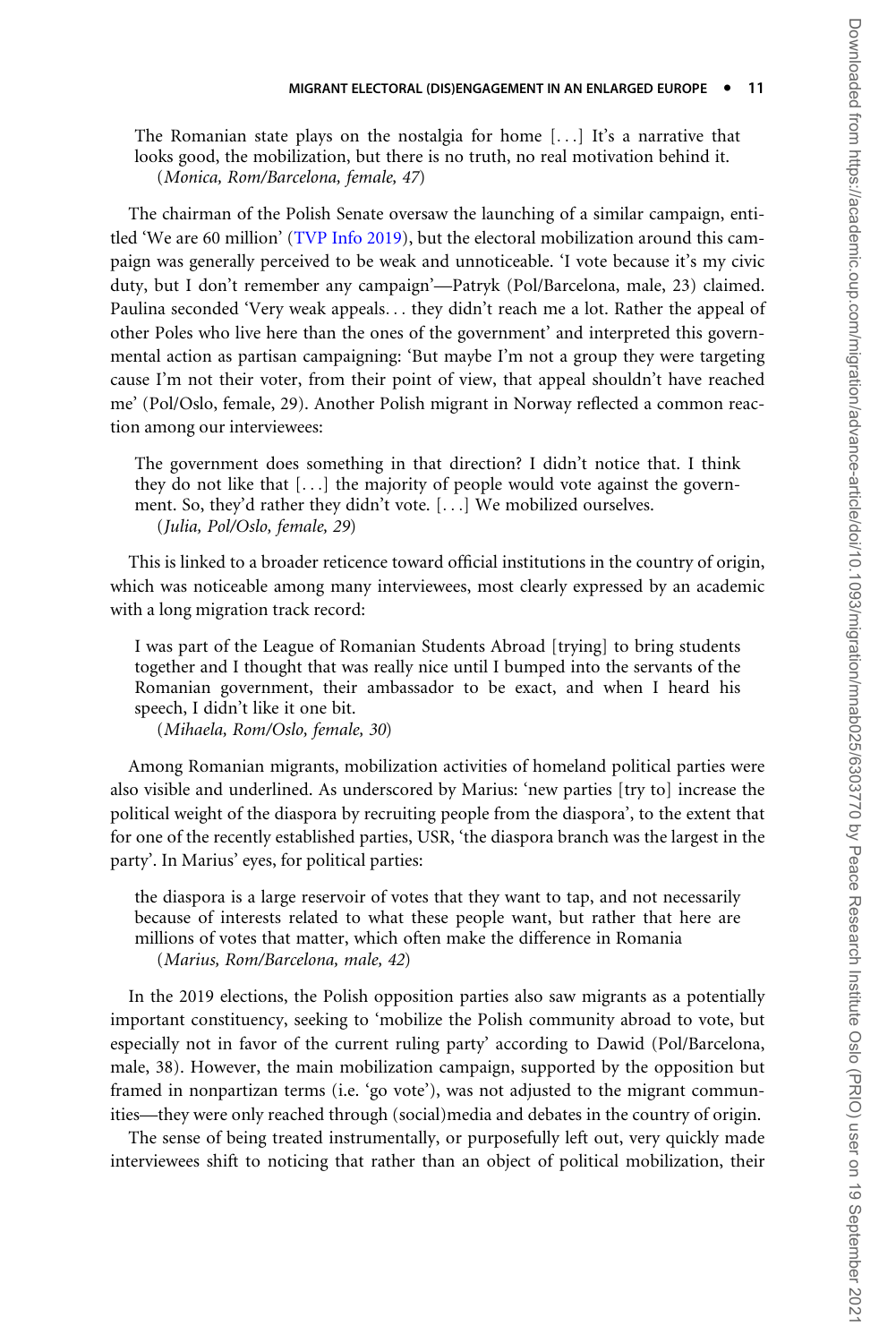communities are largely abandoned by their country-of-origin institutions, as reflected by Jan's statement:

I feel somewhat left behind by the government and irrelevant. [...] There is absolutely nothing going on here [...] I didn't notice even when there were elections now, I didn't feel [any] push from the Left or the Right or from the opposition [...] Even though I'm a bit interested in politics, I didn't feel anything like that. (Jan, Pol/Oslo, male, 35)

Paradoxically, this sense of marginalization had a mobilizing effect on some migrant voters, feeling they needed to express their disappointment by participating in elections and supporting a political alternative that might give them a platform in the future: 'One of the reasons why the diaspora politically mobilized itself was the fact that they've begun talking about the diaspora [which had been] nonexistent in the Romanian political discourse' (Maria, Rom/Barcelona, female, 40). The key unfulfilled demand was that of giving migrants a voice as a specific constituency with a specific set of issues. In the absence of institutionalized mobilization, migrants take matters into their own hands:

I always try to mobilise people [...] once a year you can go out and do something for your fatherland. We live in times when it's important to pressure politicians, make them feel they represent us and they are for us, not the other way round. (Julia, Pol/Oslo, female, 29)

Overall, in terms of visible voter mobilization, interviewees in all four groups reported mainly horizontal nudges to register, go vote, and sometimes also to vote for a specific party or candidate. Social media channels, most importantly Facebook and WhatsApp, are used for this purpose. Whether voter mobilization happens via homeland channels or within networks in the country of residence is an open question—different migrants reported very different experiences. As Eliasz, living in Spain since 2008 and maintaining loose ties to Poland, recalled:

My friends were prompting to vote on Facebook [...] Mainly because people rather don't vote for [the ruling conservative party] here and they want a liberal or left-winged option to win. I have seen such campaigns appearing on social media amongst my friends. Also, because I don't follow Polish media, I follow the media here [...] But my friends share the news, so I know something about it.

(Eliasz, Pol/Barcelona, male, 37)

However, two opposing views were clearly discernible. On the one hand, many recent migrants were either describing themselves or perceiving others as living in 'a parallel reality', that is, physically inhabiting the country of residence, but mentally remaining anchored in the country of origin, as Adam and Marius illustrate:

I don't think it makes a difference if they are migrants or not, because living in these parallel realities, that means remaining in a Polish reality  $[\ldots]$  still in some way... they don't consider themselves migrants [...] they don't vote through the prism of having left Poland.

(Adam, Pol/Oslo, male, 33)

If you are in Spain, 99% of what is in your head, from a political point of view is from Romania, coming from Romanian channels [...] of different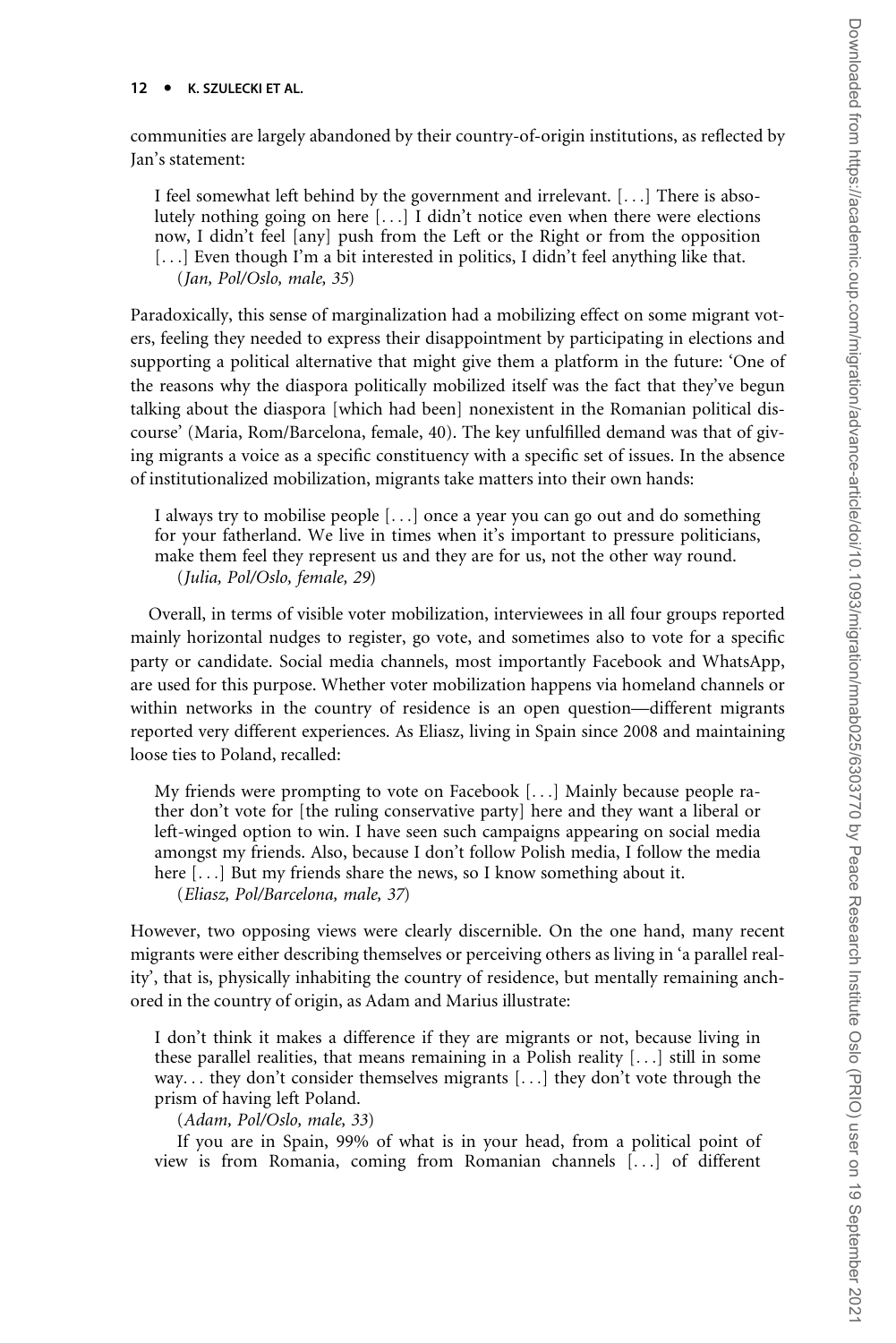qualities and different political orientations, but in any case, you are too anchored.

(Marius, Rom/Barcelona, male, 42)

On the other hand, others saw their political viewpoints and agendas influenced primarily by the migration experience:

I tend to believe that we aren't watertight compartments [...] I've been politicized here, and it might well be that many [others] share the same story. The expectations you have about Romanian politics are of course influenced by the political culture here.

(Maria, Rom/Barcelona, female, 40)

This leads to emphasizing country of residence mobilization, even if the most active diaspora entrepreneurs were themselves socialized into their roles before migrating, as Marius attests: 'The politically active diaspora is generally the recent date diaspora, [these people] have not fundamentally transformed after they moved to Spain' (Rom/Barcelona, male, 42). Although the question of where political preferences are formed—'here', 'there' or 'in-between'—crucial for understanding the dynamics of political remittances, cannot be answered with our material, we can see traces of mobilization through all possible channels.

#### 4.3 Ability to vote

Although in our cases, the eligibility to vote was universal, the actual access was conditioned by the voter registration procedures and voting methods available. This varies across countries (of origin) and also across elections, as regulations change [\(Ostling](#page-21-0) [2019\)](#page-21-0). For instance, Romania introduced postal voting prior to the 2019 elections, while Poland suspended postal ballots before 2015 and reintroduced this as an option for the 2020 presidential elections held during the COVID-19. Also, while Romania maintains an automatic voter registration system for in-person voting (postal votes require registration three months in advance), Polish citizens voting abroad need to register personally, by phone, letter, or email no later than three days before the election.

Overall, all the respondents who voted (and some of those who in the end did not) described registration procedures as straightforward. In some cases, however, even this relatively small hurdle is enough to discourage the less motivated, as Daniel describes: 'A friend persuaded me [to vote], but I was late for the registration [...] 48 hours before' (Pol/Barcelona, male, 40). The reliability of the registration system can be an issue, and even those who desire to vote were motivated to register and show up, end up not voting, as Adrian shares:

we didn't vote because the organization here abroad sucked. You had to wait many hours outside and I didn't even receive the confirmation that I can vote. Other people received it a few days after the registration. I didn't [receive it] for several months.

(Adrian, Pol/Barcelona, male, 31)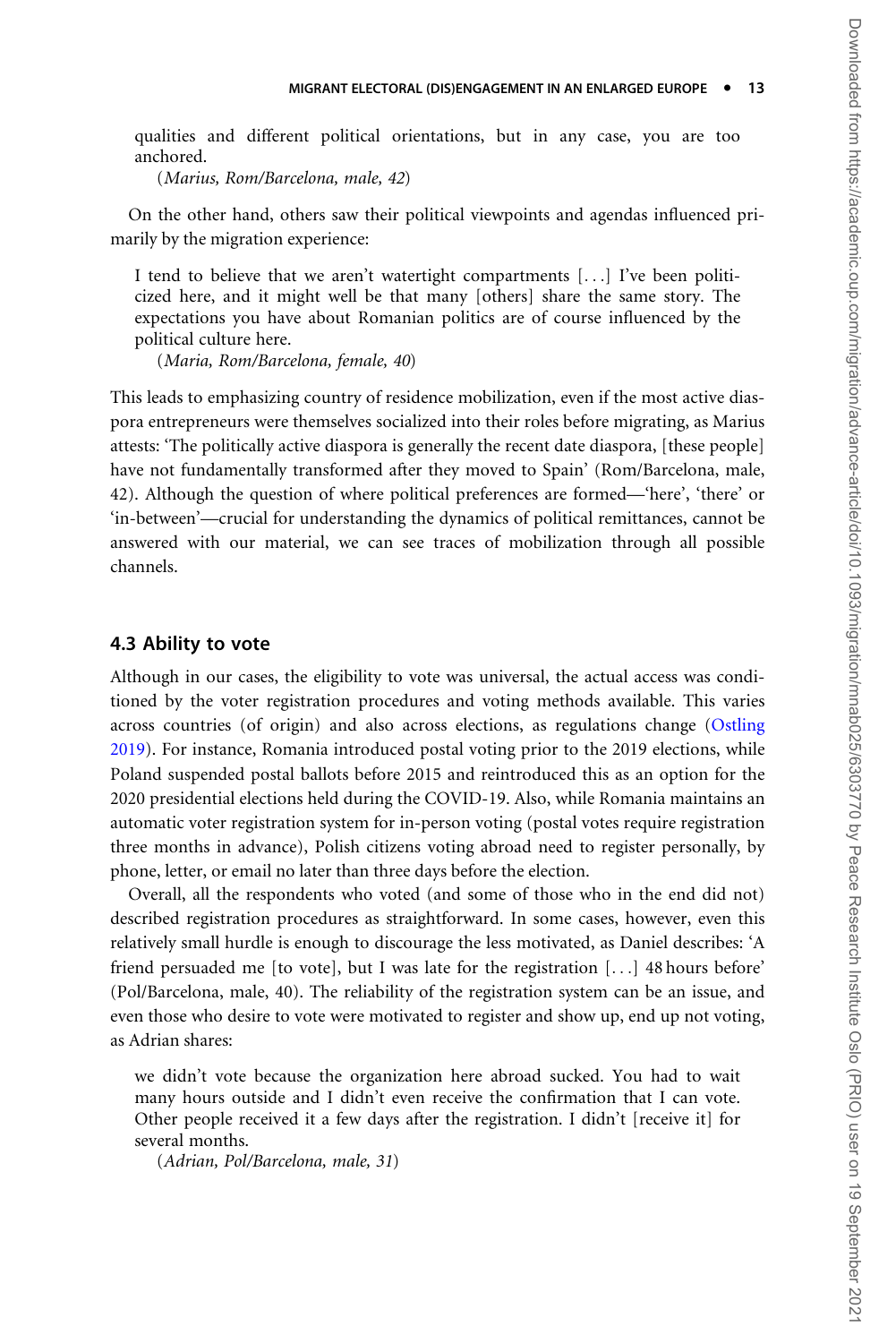Accessing the polling station (or the option of postal and proxy voting) is a second hurdle—even if registration is automatic. Due to a limited number of polling stations, many migrants may not even consider casting their ballot, as they would not be able to go there on election day. As Corina's comment reveals, there is a further dimension to what might be considered a reasonable time investment, or not: [It]] 'was really far, it would take me an hour to get to the voting station in Oslo' (Rom/Oslo, female, 48). Meanwhile, Zofia underscores a reality that is familiar to many migrants living outside the major cities where polling stations would typically be located:

I know that people who do not live in big cities have the problem that they would have to drive somewhere in order to vote. In Norway the distances are so long that maybe it's not possible.

(Zofia, Pol/Oslo, female, 33)

In some cases, respondents recalled bottom-up initiatives set up to mitigate some of these problems, for example, a Romanian man who taxied people to the polling station, but overall, the logistics of voting abroad is a very important factor limiting turnout. Among interviewees, access was impacted by working on the day of elections (e.g. waiters, cooks), especially when voting is organized on one day only, others explained that the lack of mental time to think about politics and the election was something that limited not just their ability, but the desire to vote at all, as reflected by Tomek: 'I have never voted. Never in my whole life  $[\ldots]$  I just don't have the time  $[\ldots]$  I work 7 days a week' (Pol/Barcelona, male, 35). This sense of politics as beyond my lifeworld may overlap with questions of interest, which we discussed in the above section on desire. Meanwhile, it is pertinent to also consider the practical elements which enable space for interest in some people's everyday lives, and not for all. However, given that a voter desires to vote, is mobilized, got across the hurdles of registration, and gets to the polling station on election day, a final hurdle remains, which is related to the organization of external voting on elections day. Queues in front of embassies and consulates are the typical image illustrating media coverage of emigrant voting, as Mihaela recalls:

People started to get irritated [...] I remember I went to get lunch, and I thought everything is ok, that I will just be two more hours in line, and I will go home. I ended up there for 9 hours before they closed the ballot boxes. That was like 10 minutes before people who were already in the embassy could have voted. People got violent; I didn't like that.

(Mihaela, Rom/Oslo, female, 30)

An opinion often expressed was that inadequate voting organization was a conscious government strategy to discourage diaspora voting, also among Polish migrants. Among our interviewees, most Polish migrants waited more than an hour (often 2–3 h), while some did not experience queues at all (depending on the election and the polling station they went to). In elections before November 2019, most Romanians waited 3–12 h (sometimes without voting in the end). However, Romanian interviewees reported visible improvements in the last election (November 2019), as Mihai and Mădălin note:

You'd go in, scan your ID, you'd get the voting card, and vote. I liked it a lot that they were using the tablets to work with the voting.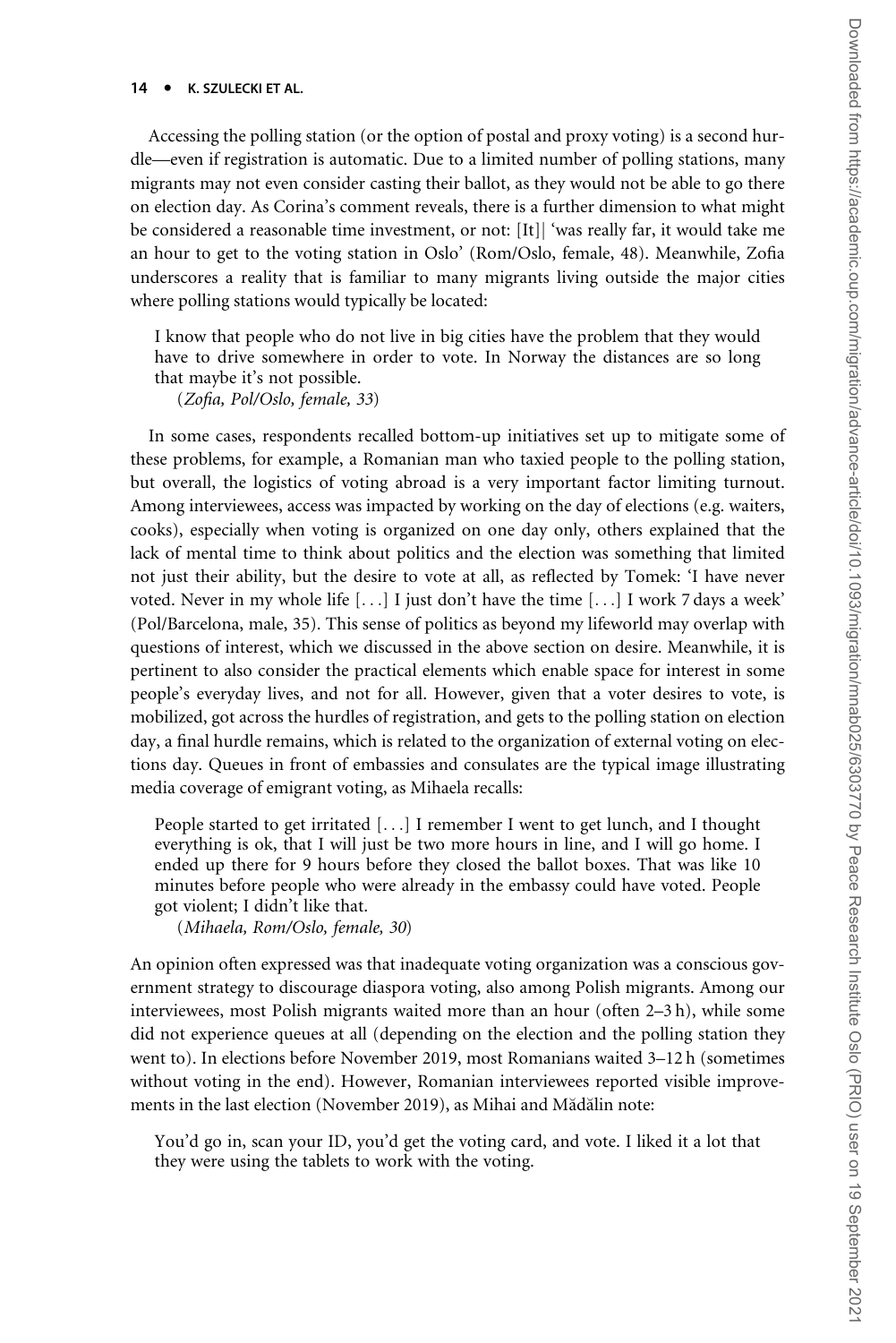#### (Mihai, Rom/Oslo, male, 27)

These were the first real elections [...] I came to vote and solved everything in 2 minutes. I do not claim to say that I have to vote in 2 minutes necessarily, but one thing is to wait for 5, 10 minutes, maybe half an hour and another is to wait 10 hours and then stay out.

(Mădălin, Rom/Barcelona, female, 32)For this election, postal voting was also introduced, and that was also evaluated as an improvement, even though the instructions were confusing, and some voters later learned that their votes did not count. Several interviewees suggested that the improvements were an indirect result of the mobilization of Romanian migrants. Indeed, postal voting, opening/asking for new polling stations, and more than one day to vote were all postulates raised by migrants and politicians alike following the earlier electoral failures. Similarly, the 2019 election also saw a mobilization of Polish migrants who used the available regulation to set up polling stations independent of consular institutions, reaching record numbers. However, some Polish migrants complained that the tradition of holding elections on one day (Sunday) influences turnout as some are simply not able to vote.

Meanwhile, migrants adopt individual strategies to cope with queues to vote. Some come early in the morning, others go with friends to queue together, others go in the afternoon expecting queues to have faded, and others again try to get inside the voting station before 9 pm in the hope that those inside will be allowed to vote even after the official end of elections.

Large queues can have contrasting impacts: while some were turned away and did not manage to cast their ballot, others felt encouraged by standing in queues, like Lorena who felt 'more motivated when [she] saw what is happening there' (Rom/Oslo, female, 33). Despite these claims, it is hard to deny that long queues have a voter suppression effect, as Maria and Oliwia attest: 'I've voted twice [but] the fact that these barriers exist [...], that you have to wait in line, it dissuaded me. And I know more cases' (Maria, Rom/ Barcelona, female, 40); 'If someone doesn't have time or is at work or has kids then they won't vote even if they wanted to' (Oliwia, Pol/Barcelona, female, 38).

Assuming, however, that the dedicated voter registers reaches both the polling station and the voting booth, a final hurdle remains. This pertains to her ability to express her political views through the election in relation to the issue of external voting districts. Clearly how external votes count in national elections matters, typically organized either as integrated within local voting districts based on former place of residence or based on a separate constituency for external votes. Romanian voters in parliamentary elections elect four members of the lower chamber of parliament and two senators (although their votes also add to the national results of the parties they support). Conversely, Polish migrants vote for candidates on the Warsaw-Centre list (with their votes also adding to the overall results). Among interviewees from Poland, this problem is raised by some, including Julia who says: 'I'm from Silesia, but I had to vote for the Warsaw list. It's unfair. That we all have to vote and decide for the people from Warsaw!' (Pol/Oslo, female, 29). Martyna also thought that while perhaps not a major issue it 'could be a negative factor [...], that could dissuade people from smaller municipalities, [...] who are more closely tied to the local authorities' (Pol/Oslo, female, 35) from voting from abroad. None of the Romanian interviewees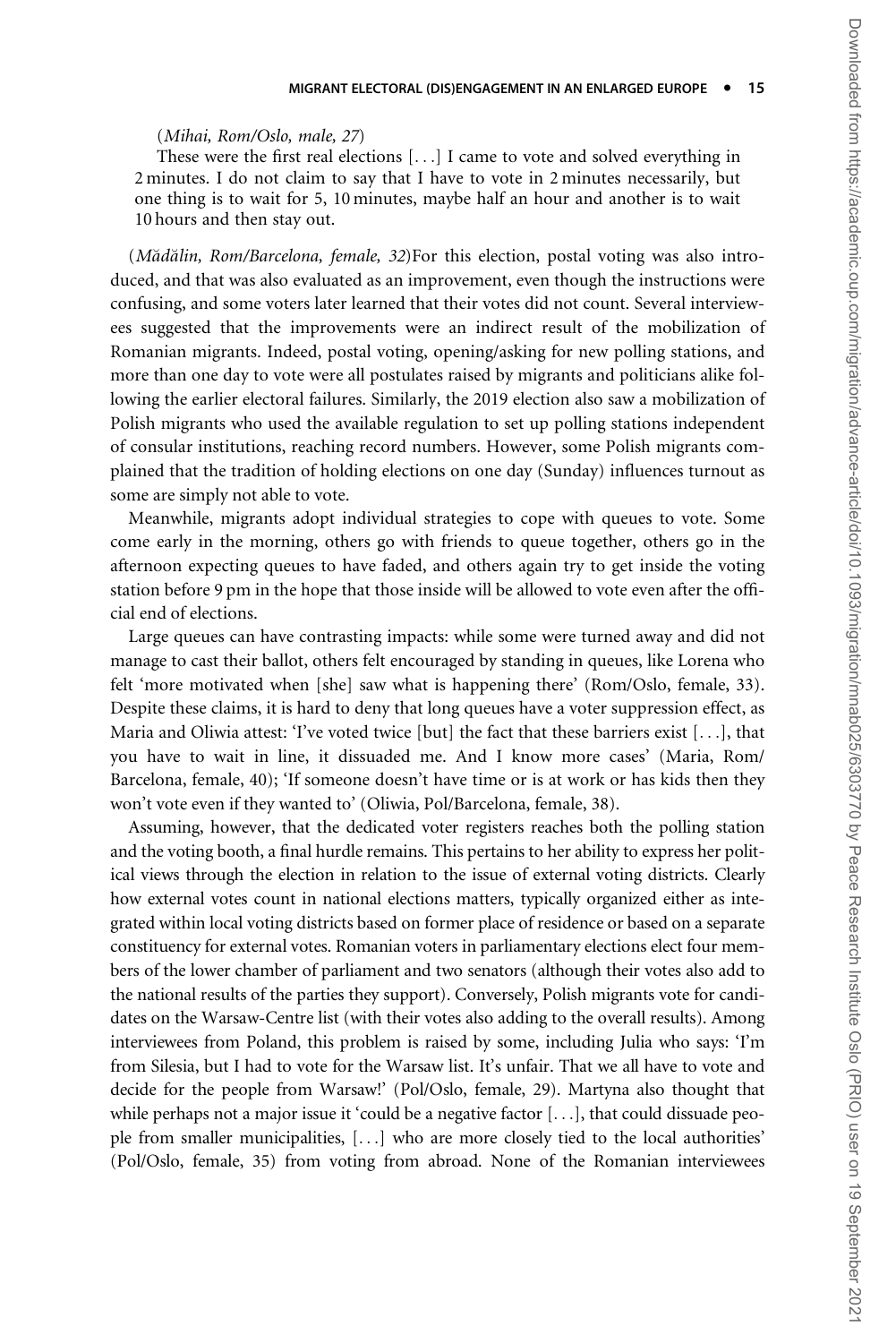commented on this issue, primarily because they were asked to reflect on the last elections at the time—that is, presidential. Taken together, these various technicalities of external voting are fundamental for voters' access and therefore the ability to participate in elections.

#### 4.4 Discussion

Our interviews paint a complex picture, suggesting that the final outcome in terms of a person's electoral behavior—voting or abstaining in a particular election—is the result of an interplay of many factors. At times, instrumentally rational calculations of one's vote, the moral legitimacy of deciding for country-of-origin residents, lack of perceived political representation, as well as mundane questions such as the lack of time to vote, can be intertwined in a way that does not allow to answer convincingly why a certain person decided not to vote:

Sincerely I did not intend to vote because I did not want to pass my day up in that gigantic queue. And my other reason was that I did not know who to vote for [...] Although, I don't know if this one vote of mine would change anything. But I did not want to decide for those people that live in Poland.

- Did you vote when you lived in Poland? Yes, always (Kasia, Pol/Barcelona, female, 34)

The desire to vote appears to hang on two key factors—an interest in politics, particularly in the country of origin, and a conception of democratic legitimacy of external voting, which conditions the urge to influence homeland politics. Mobilization is a mechanism working through both official and unofficial, country of origin and country of residence channels, and their relative importance may vary, although in our cases voter-to-voter mobilization appears most influential, because it is adjusted to migrants' transnational positionality, and can help overcome, for example, access problems specific to external voting. Finally, ability to vote, which is a prerequisite of the entire process, also depends on access factors and on voting methods available in each election, registration procedures, as well as the country of residence context (including its geography and the location of polling stations). However, while the possibility of proxy and postal voting is important, its impact on the turnout should not be overstated. In our cases, the Romanian postal vote in 2019 was negligible, while the record high turnout occurred at external voting ballot boxes. Meanwhile, voter turnout among Polish migrants almost doubled between 2015 and 2019 even though the possibility of voting by mail was removed.

Instead of searching for monocausal explanations or even for the most important factor among many, our exploratory analysis helps to map the determinants of external voting, whose relative importance can be further tested on representative samples. [Table 2](#page-16-0) below organizes our findings along the framework presented in Section 2 and [Table 1.](#page-5-0) Importantly, the same factor can have a different impact depending on the combination with others; for example, long queues are predominantly seen as discouraging from voting, but those interviewees who saw voting as an expression of citizenship or treated their vote as an act of protest—saw queues as mobilizing. Some of the factors we identify can be seen as 'objective', for example, distance to polling station, or lack of postal voting,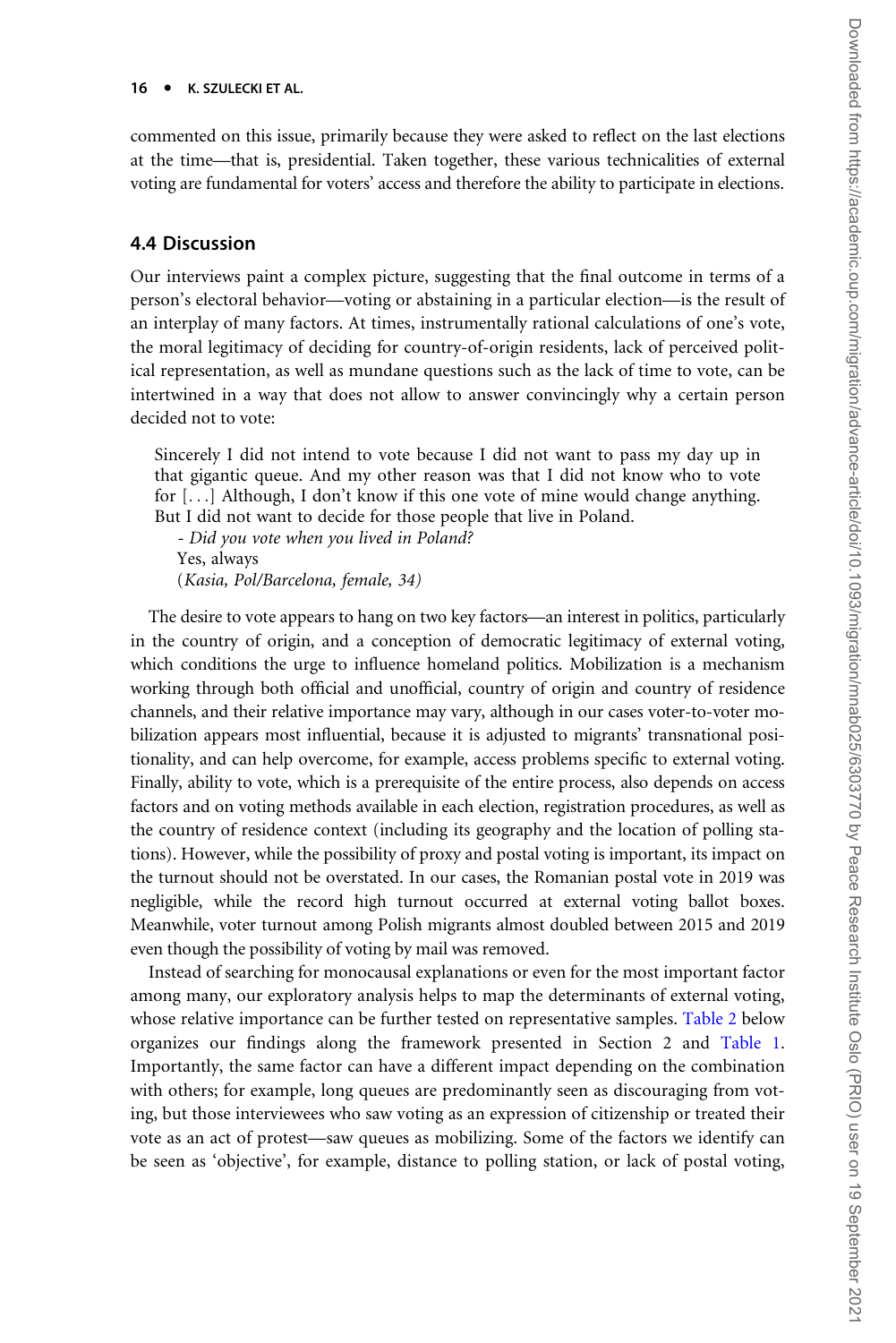|                         | Country of residence<br>factors       | Country of origin factors                                       | <b>Transnational factors</b>                                                           |
|-------------------------|---------------------------------------|-----------------------------------------------------------------|----------------------------------------------------------------------------------------|
| Desire to vote          | Interest in politics<br>$(+)$         | Interest in Country of<br>origin $(+)$                          | Perceived legitimacy of<br>external voting $(+)$                                       |
|                         | No voting right in                    | Plans to return $(+)$                                           | Urge to influence                                                                      |
|                         | Country of<br>Residence $(+)$         | Citizenship (affirm-<br>ation, duty toward<br>'homeland') $(+)$ | homeland $(+)$                                                                         |
| Mobilization<br>to vote | Migrant networks<br>$(+)$             | Campaigning $(+)$<br>Country of origin                          | Official diaspora vote<br>campaigns $(+)$                                              |
|                         | Diaspora entrepre-<br>neurs $(+)$     | media $(+/-)$<br>Motivation to oust the<br>incumbent $(+)$      | Political parties' activ-<br>ities $(+)$<br>Marginalization of the<br>diaspora $(+/-)$ |
| Ability to vote         | Distance to polling<br>stations $(-)$ | Elections over several<br>days $(+)$                            | Location-independent<br>voting methods                                                 |
|                         | Queues $(+/-)$                        | Lack of a dedicated<br>diaspora constitu-<br>$\text{ency}(-)$   | (proxy, postal, email)<br>$(+)$<br>Administrative hurdles<br>in registering $(-)$      |

<span id="page-16-0"></span>Table 2. Locating determinants of external voting

while others are visibly 'subjective'. While the former is easier to address and use in quantitative analyses, we should not forget that a not inconsiderable weight in shaping the decision to vote or not relies on such subjective elements.

## 6. Conclusion: To vote or not to vote externally?

External voting has become an important feature of contemporary democratic politics. However, compared with the average voter in domestic elections, we still know markedly less about migrants' motivations to vote or indeed why migrants do not vote when they are enfranchised. This article sought to address this gap by building a framework rooted in both the electoral studies literature and on the growing body of knowledge on external voting within migration studies.

We explored qualitative evidence from 80 in-depth interviews with four groups of intra-European migrants to map the determinants of external voting. We looked at two groups of migrants from Central and Eastern Europe, Poles and Romanians, currently among the largest emigrant societies in Europe. Although economic concerns are the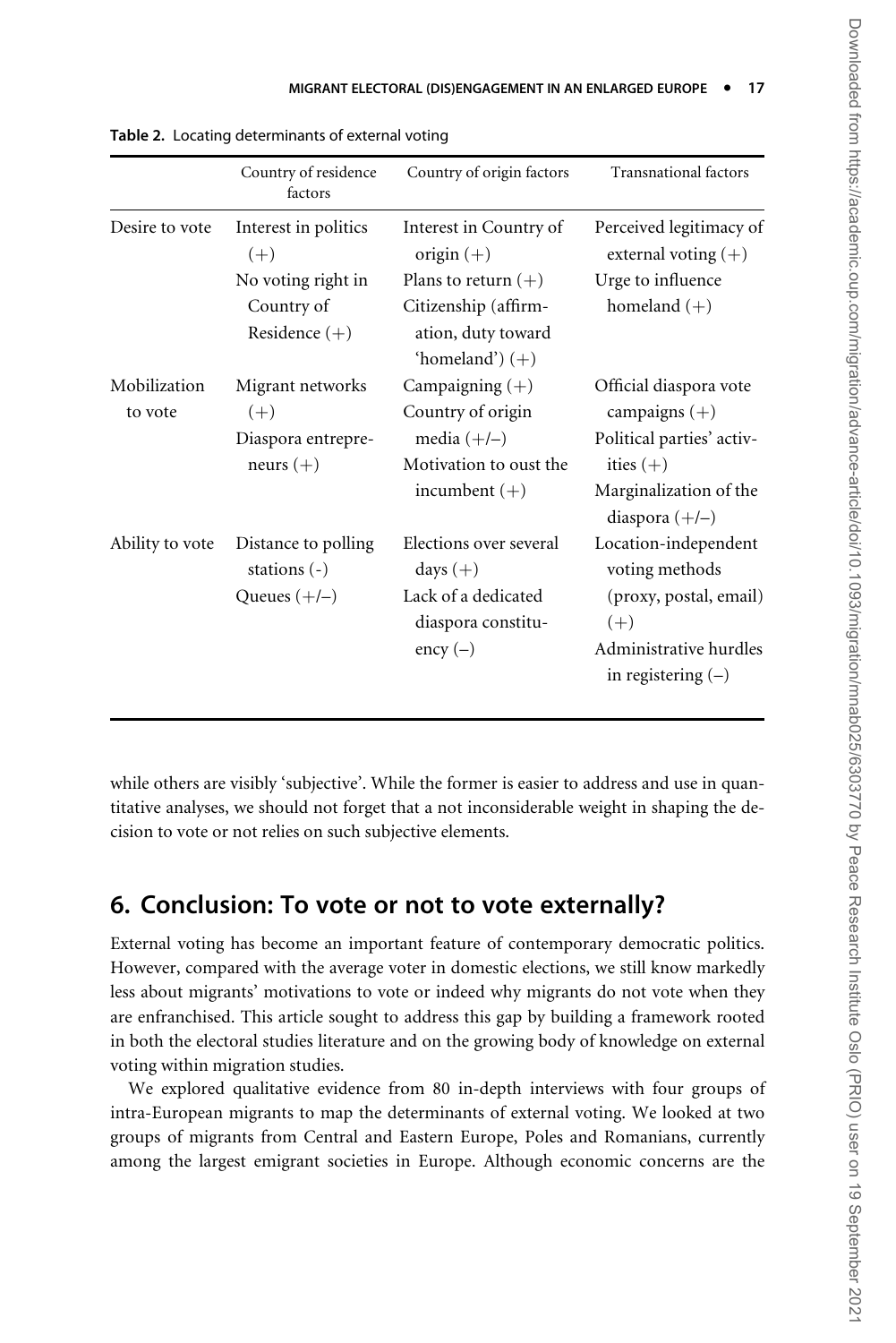dominant motivation for the postaccession migration from those countries, its scale and the diversity of the migrants makes these groups valuable cases for studying transnational politics. While not strictly representative, our interview samples included people with different migratory trajectories, education levels, political views, and degrees of political engagement, allowing for analytical generalizations.

Apart from the broad mapping of determinants, our research generates three insights which challenge or nuance extant research on external voting.

First, voting behavior is not a binary variable in people's experience. Many migrants may vote once, but not in each election necessarily. Few people participate in all elections, but among permanent nonvoters there are also those who were regularly participating in elections before migration. This suggests that the dominant determining factors in country-of-origin election turnout do not have to have the same pulling power among migrants. Furthermore, the volatility of external voting is much greater than in domestic voting, for the above stated reasons and due to migrant mobility, and large-n research on external voting should be wary of election-to-election comparisons.

Second, both political dynamics in the country of settlement and origin matter, but they do so in varying ways, for example, discrimination versus following news. Our interviewees were very often expressing frustration over their lack of voting rights in national elections in the country of residence (as noncitizens of these nation-states), and for many, external voting in country-of-origin elections acts as political compensation (rather than seeking naturalization), driven by a desire for political participation and expression. However, many migrants perceive themselves and their compatriots as living in a 'parallel reality', physically residing abroad, but mentally anchored 'at home'. This latter feature can be particularly strong for intra-European migration, which is in principle more fluid, and possibly particularly strong in the cases we analyze, but the consequences of this dual dynamic are first and foremost that transnational politics has to be treated as a realm, which is different from domestic politics whether in the country of residence or of origin.

Third, an important determinant of the decision to vote or not is not 'rational' in the instrumental sense, but value-rational with a moral logic of legitimacy. Migrants reflect on whether diasporas should have the right to vote, and the residence-based principle clashes with the citizenship-based voting rights not just between migrants, but in the heads and hearts of individuals, who are weighing their moral right to take part in democratic politics from afar.

Without doubt, nonresident external voting is costlier in terms of time, effort, attention, and sometimes also financially than voting 'at home', and visibly lower turnouts among nonresident eligible citizens should not be surprising. However, if increasing external voter turnout is a state's policy goal, there are a number of 'objective' elements that can be put in place to reduce costs, boost migrants' ability to participate, increase their motivation, and potentially—impact their desire to vote.

### Notes

1. In the Analysis section, all interview quotes are anonymized and cited using pseudonyms, where we denote whether this was a migrant from Poland or Romania and living in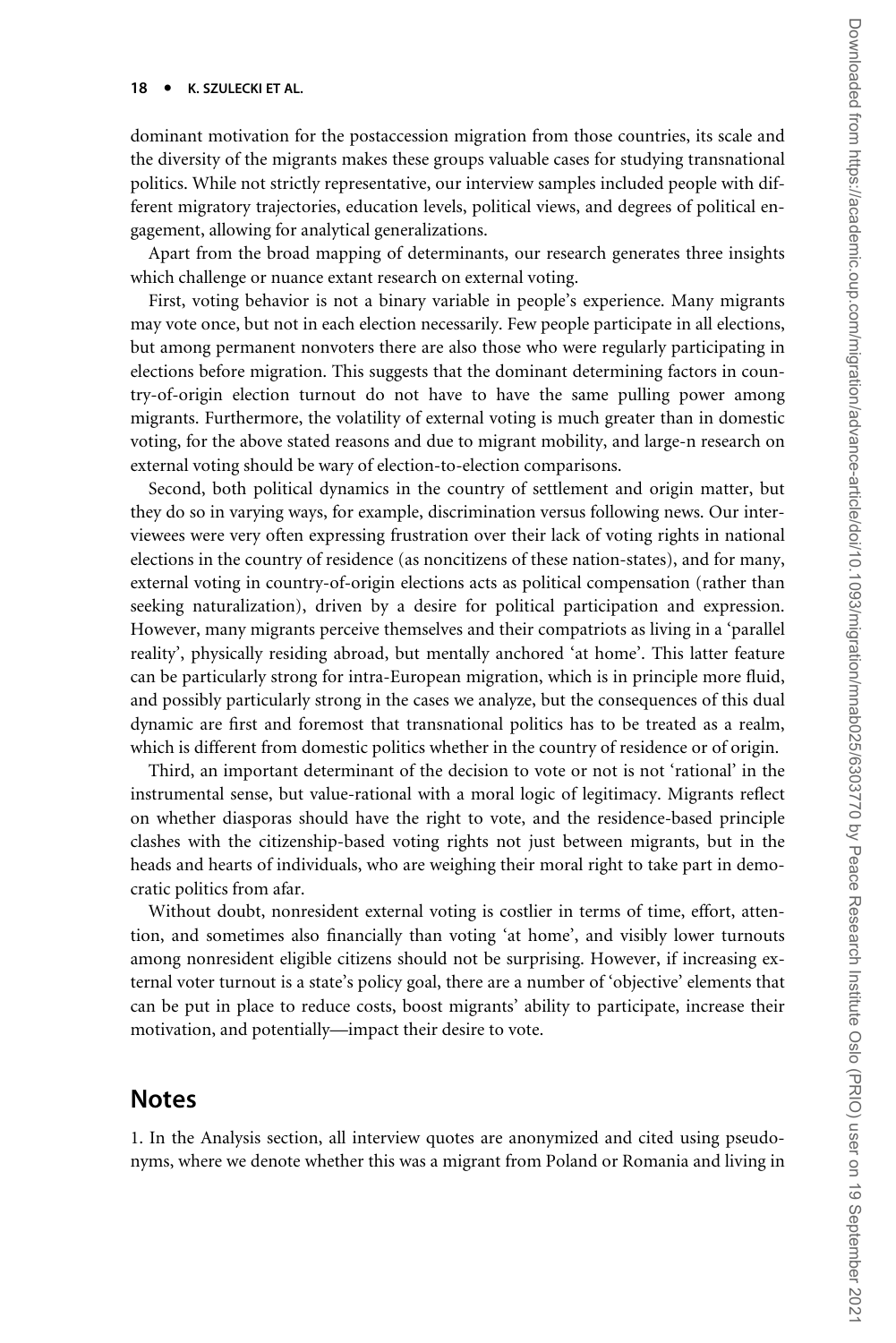<span id="page-18-0"></span>Barcelona or Oslo. Full interview transcripts as well as the coding remain with the authors. Please see [Supplementary Appendix](https://academic.oup.com/migration/article-lookup/doi/10.1093/migration/mnab025#supplementary-data) 2 for an overview of interviewees.

### Supplementary data

[Supplementary data](https://academic.oup.com/migration/article-lookup/doi/10.1093/migration/mnab025#supplementary-data) is available at Migration Studies online.

### ACKNOWLEDGMENTS

We thank the journal editors as well as the two anonymous reviewers for their constructive critique and helpful feedback. We would also like to thank the participants of the international research seminar 'Central European Diasporas in Western Europe 15 years since the EU's Eastern Enlargement: Political and Social Dynamics' held in November 2019 at the SWPS University in Warsaw for lively discussions on some early ideas for this article. An early draft was presented at the 2021 IMISCOE 'Transnational political mobilization: linking diaspora's electoral leverage, homeland political responsiveness and processes of democratic diffusion'. Finally, we are grateful to Sebastian Umpierrez de Reguero, Sorina Soare, and Daniela Vintila—the organizers and discussants of the panel 'Diaspora Politics' at the 2020 digital General Conference of the European Consortium for Political Research where we presented the first full draft of the manuscript.

## Funding

The research presented in this article was conducted within the project 'Understanding the Political Dynamics of Emigré Communities in an Era of European Democratic Backsliding' (DIASPOlitic), funded by the Research Council of Norway under the EUROPA/UTENRIKS scheme (Grant code 287738).

Conflict of interest statement. None declared.

## References

- Richard, B., Godfried, E., Marek, O. and Cristina, P., eds (2010) A Continent Moving West? EU Enlargement and Labour Migration from Central and Eastern Europe. Amsterdam: Amsterdam University Press <<http://www.jstor.org/stable/j.ctt46n229>> accessed 27 May 2021.
- Bauböck, R. (2005) 'Expansive Citizenship—Voting beyond Territory and Membership', PS: Political Science & Politics, 38/04: 683–7.
- Boccagni, P. (2011) 'Reminiscences, Patriotism, Participation: Approaching External Voting in Ecuadorian Immigration to Italy: Reminiscences, Patriotism, Participation', International Migration, 49/3: 76–98.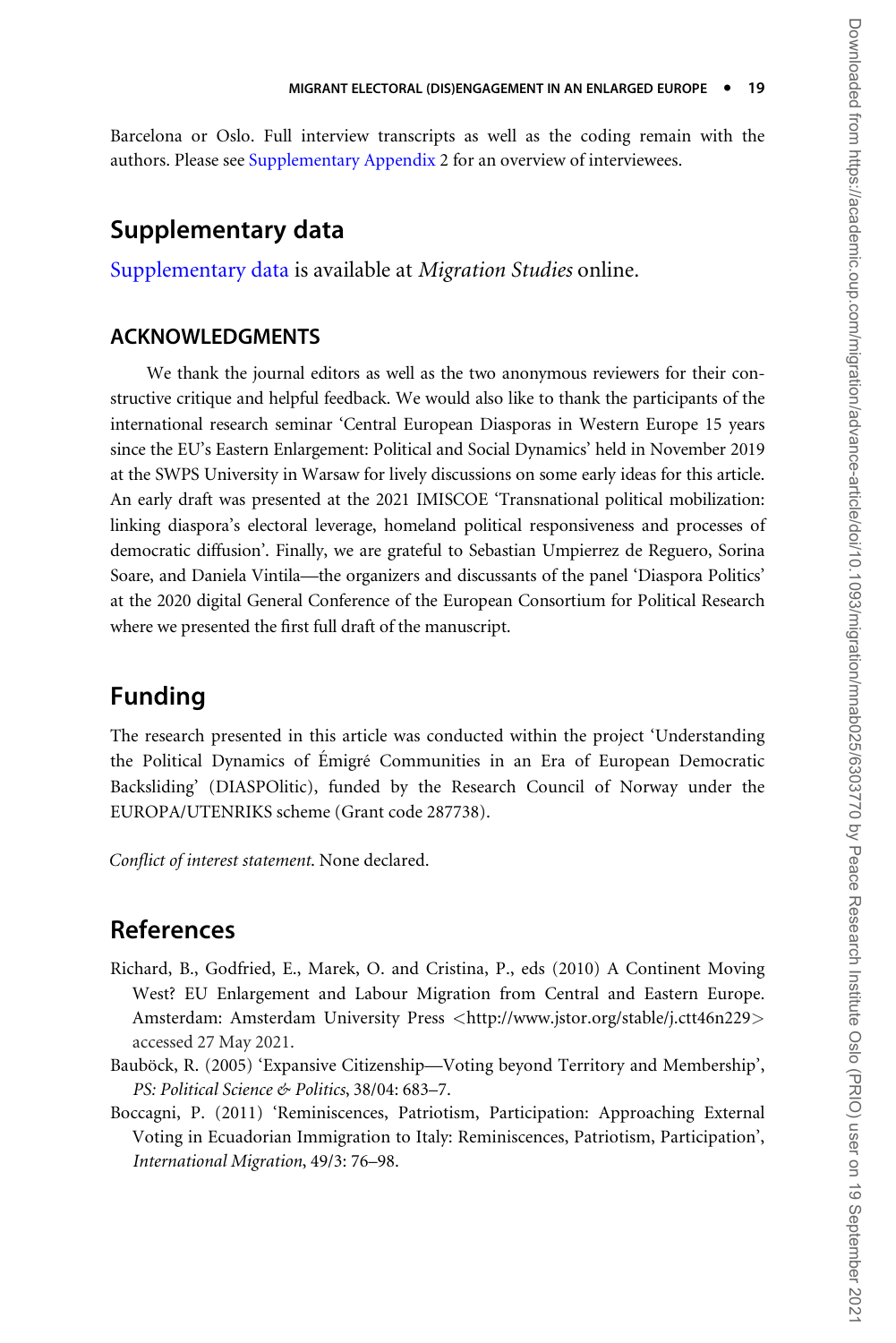- <span id="page-19-0"></span>Brady, H. E., Verba, S. and Schlozman, K. L. (1995) 'Beyond Ses: A Resource Model of Political Participation', The American Political Science Review, 89/2: 271–94.
- Burean, T. and Popp, R. (2015) 'Migrant Political Participation and Voting Behavior in Romania', SSRN Electronic Journal <[http://www.ssrn.com/abstract](http://www.ssrn.com/abstract=2652423)=[2652423](http://www.ssrn.com/abstract=2652423)> accessed 27 May 2021.
- Burgess, K. and Tyburski, M. D. (2020) 'When Parties Go Abroad: Explaining Patterns of Extraterritorial Voting', Electoral Studies, 66: 102169.
- Caprara, G. V., Vecchione, M. and Schwartz, S. H. (2012) 'Why People Do Not Vote: The Role of Personal Values', European Psychologist, 17/4: 266–78.
- Chaudhary, A. R. (2018) 'Voting Here and There: political Integration and Transnational Political Engagement among Immigrants in Europe', Global Networks, 18/3: 437–60.
- Ciornei, I. and Østergaard-Nielsen, E. (2020) 'Transnational Turnout. Determinants of Emigrant Voting in Home Country Elections', Political Geography, 78: 102145.
- Collyer, M. (2014) 'A Geography of Extra-Territorial Citizenship: Explanations of External Voting<sup>†</sup>, Migration Studies, 2/1: 55-72.
- Dellavigna, S. et al. (2017) 'Voting to Tell Others', The Review of Economic Studiesof Studies , 84/1: 143–81.
- Downs, A. (1957) An Economic Theory of Democracy. New York: Harper & Row.
- Erdal, M. B. (2020) 'Theorizing Interactions of Migrant Transnationalism and Integration through a Multiscalar Approach', Comparative Migration Studies, 8/1: 31.
- Escobar, C., Arana, R. and McCann, J. A. (2015) 'Expatriate Voting and Migrants' Place of Residence: Explaining Transnational Participation in Colombian Elections', Migration Studies, 3/1: 1–31.
- European Commission. (2020) Home Country Elections <[https://europa.eu/youreurope/](https://europa.eu/youreurope/citizens/residence/elections-abroad/home-country-elections/index_en.htm) [citizens/residence/elections-abroad/home-country-elections/index\\_en.htm](https://europa.eu/youreurope/citizens/residence/elections-abroad/home-country-elections/index_en.htm)> accessed 27 May 2021.
- Ferejohn, J. A. and Fiorina, M. P. (1974) 'The Paradox of Not Voting: A Decision Theoretic Analysis', The American Political Science Review, 68/2: 525–36.
- Finn, V. (2020) 'Migrant Voting: Here, There, in Both Countries, or Nowhere', Citizenship Studies, 24/6: 730–50.
- Glazer, A. (1987) 'A New Theory of Voting: Why Vote When Millions of Others Do', Theory and Decision. , 22/3: 257–70.
- Goldberg, A. C. and Lanz, S. (2019) 'Living Abroad, Voting as If at Home? Electoral Motivations of Expatriates', Migration Studies <[https://academic.oup.com/migration/](https://academic.oup.com/migration/advance-article/doi/10.1093/migration/mnz018/5494689) [advance-article/doi/10.1093/migration/mnz018/5494689](https://academic.oup.com/migration/advance-article/doi/10.1093/migration/mnz018/5494689)> accessed 27 May 2021.
- Harder, J. and Krosnick, J. A. (2008) 'Why Do People Vote? A Psychological Analysis of the Causes of Voter Turnout', Journal of Social Issues, 64/3: 525–49.
- Hartmann, C. (2015) 'Expatriates as Voters? The New Dynamics of External Voting in Sub-Saharan ', Democratization, 22/5: 906–26.
- Hutcheson, D. S. and Arrighi, J.-T. (2015) 'Keeping Pandora's (Ballot) Box Half-Shut": a Comparative Inquiry into the Institutional Limits of External Voting in EU Member States', Democratization, 22/5: 884–905.
- Itzigsohn, J. and Villacrés, D. (2008) 'Migrant Political Transnationalism and the Practice of Democracy: Dominican External Voting Rights and Salvadoran Home Town Associations', Ethnic and Racial Studies, 31/4: 664–86.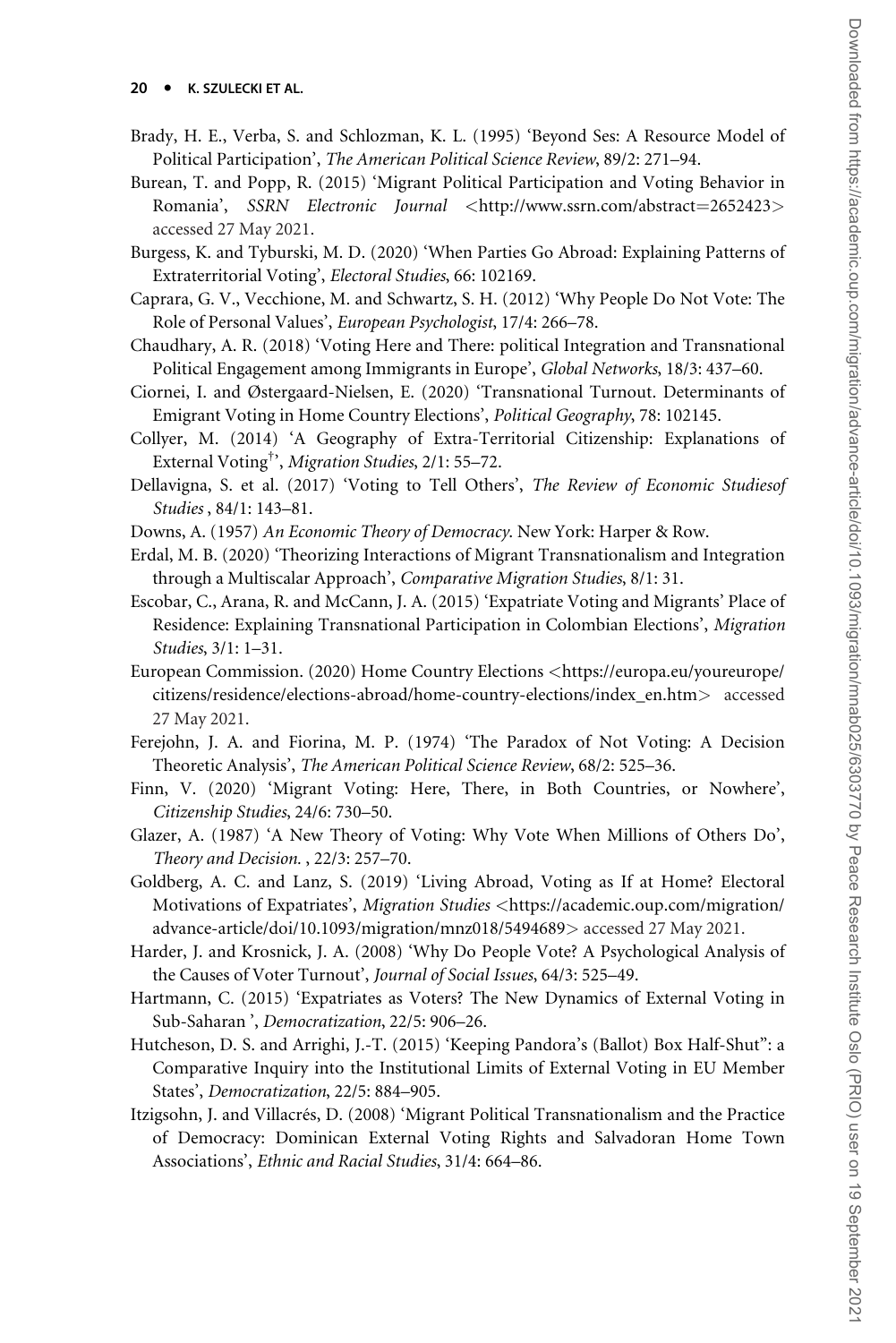- <span id="page-20-0"></span>. Kernalegenn, T. and van Haute, E., eds (2020) Political Parties Abroad: A New Arena for Party Politics. London: Routledge
- King, C. and Melvin, N. J. (2000) 'Diaspora Politics: Ethnic Linkages, Foreign Policy, and Security in Eurasia', International Security, 24/3: 108–38.
- Koinova, M. (2021) Diaspora Entrepreneurs and Contested States (New Product.). New York: Oxford University Press.
- Lafleur, J.-M. (2011) 'Why Do States Enfranchise Citizens Abroad? Comparative Insights from Mexico, Italy and Belgium', Global Networks, 11/4: 481–501.
- ——— and Chelius, L. C. (2011) 'Assessing Emigrant Participation in Home Country Elections: The Case of Mexico's 2006 Presidential Election', International Migration, 49/3: 99–124.
- and Sánchez-Domínguez, M. (2015) 'The Political Choices of Emigrants Voting in Home Country Elections: A Socio-Political Analysis of the Electoral Behaviour of Bolivian External Voters', Migration Studies. , 3/2: 155–81.
- Lappin, R. (2016) 'The Right to Vote of Non-Resident Citizens in Europe', International and Comparative Law Quarterly. , 65/4: 859–94.
- . Lazzari, C. D. (2019) Transnational Politics, Citizenship and Elections: The Political Engagement of Transnational Communities in National Elections. London: Routledge
- Leal, D. L., Lee, B.-J. and McCann, J. A. (2012) 'Transnational Absentee Voting in the 2006 Mexican Presidential Election: The Roots of Participation', Electoral Studies, 31/3: 540–9.
- Lesinska, M. (2018) 'Participation and Voting Behavior of Poles Abroad in Home Country Elections. Th e Case of Poles in the US and Canada in Comparative Perspective'. Studia Migracyjne – Przeglą d Polonijny, Portal Czasopism Naukowych Ejournals.eu 2018 (XLIV), 44/170: 97–117.
- ——— (2019) Niełatwe Zwia˛zki: relacje Polityczne MieRdzy Panstwem Pochodzenia a Diaspora: Polska i Polska Diaspora w Okresie Przełomu 1989 Roku i Później (Wydanie 1.). Warszawa: Wydawnictwa Uniwersytetu Warszawskiego.
- Lisi, M. et al. (2015) 'Out of Sight, out of Mind? External Voting and the Political Representation of Portuguese Emigrants', South European Society and Politics, 20/2: 265–85.
- López-Guerra, C. (2005) 'Should Expatriates Vote?', Journal of Political Philosophy, 13/2: 216–34.
- Mencütek, Z. S. (2015) 'External Voting: Mapping Motivations of Emigrants and Concerns of Host Countries', Insight Turkey, 17/4. <[https://www.insightturkey.com/](https://www.insightturkey.com/articles/external-voting-mapping-motivations-of-emigrants-and-concerns-of-host-countries) [articles/external-voting-mapping-motivations-of-emigrants-and-concerns-of-host](https://www.insightturkey.com/articles/external-voting-mapping-motivations-of-emigrants-and-concerns-of-host-countries)[countries](https://www.insightturkey.com/articles/external-voting-mapping-motivations-of-emigrants-and-concerns-of-host-countries)> accessed 27 May 2021.
- Mügge, L. et al. (2019) 'Migrant Votes 'Here' and 'There': Transnational Electoral Behavior of Turks in The Netherlands', Migration Studies <[https://academic.oup.com/](https://academic.oup.com/migration/advance-article/doi/10.1093/migration/mnz034/5543475) [migration/advance-article/doi/10.1093/migration/mnz034/5543475](https://academic.oup.com/migration/advance-article/doi/10.1093/migration/mnz034/5543475)> accessed 27 May 2021.
- Myatt, D. P. (2015) A Theory of Voter Turnout, Vol. 40. London: London Business School.
- Navarro, C., Morales, I. and Gratschew, M. (2007) External Voting: A Comparative Overview. Voting from Abroad. The International IDEA Handbook. Stockholm: International IDEA.